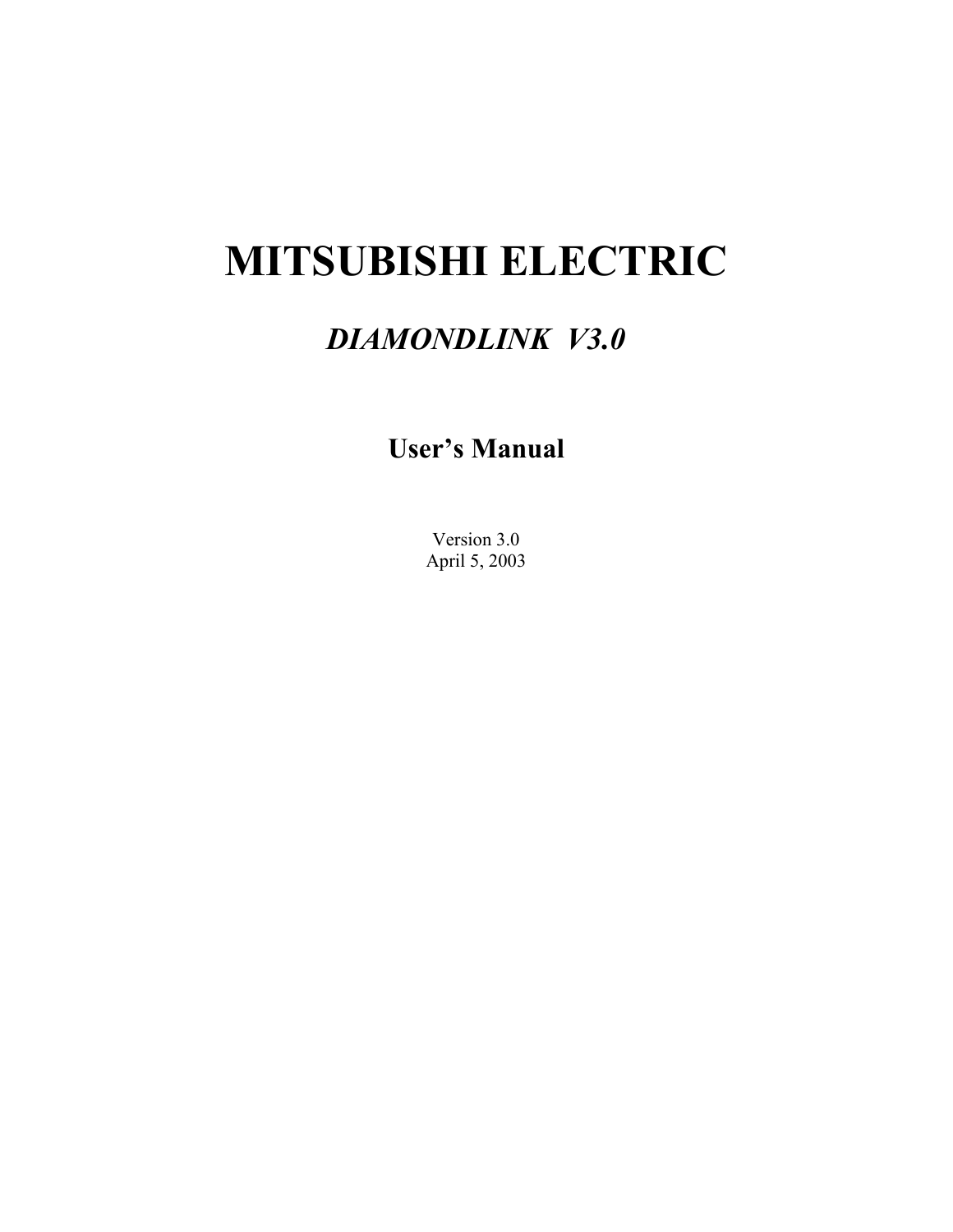## Table of Contents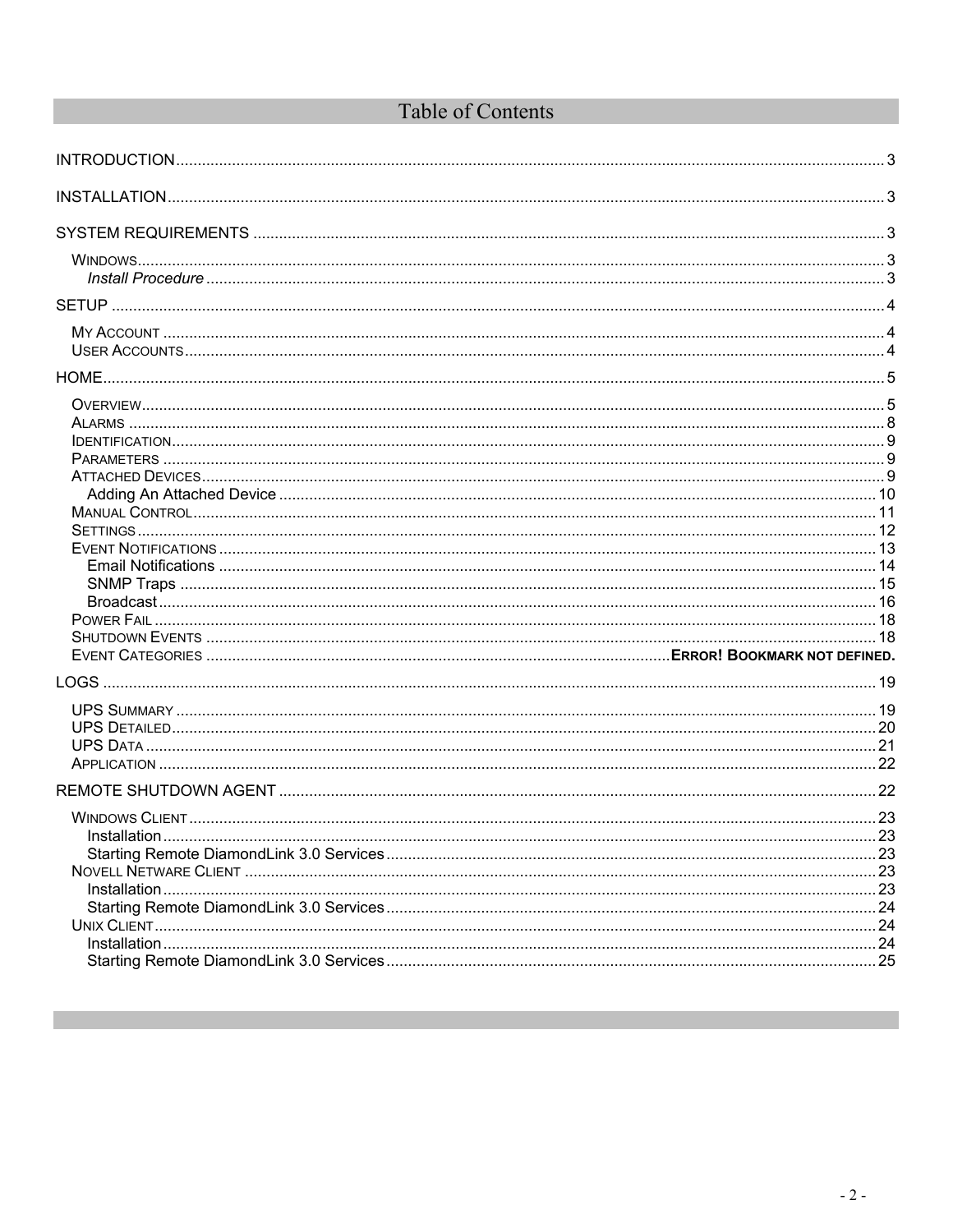## **INTRODUCTION**

DiamondLink software is a UPS power monitoring application for the Windows 98/ME/NT/2000/XP, SCO Unixware/Open Desktop, HP-UX, IBM AIX, Red Hat Linux, and Novell Netware 4.x, 5.x operating systems. DiamondLink software monitors the UPS through a cable attached to a communications port on the computer and the communications interface on the UPS. This connection enables the software to check the status of the UPS and to perform a graceful operating system shutdown if required.

Through a web browser interface, you can configure shutdown timers, event actions, and view and print event logs.

You can configure the application to perform appropriate actions when an event is detected. The user configurable actions include: broadcasting, e-mail, command file execution, and UPS and operating system shutdown. You can set the delays and intervals of these actions. For example, if utility power fails, you may wish to broadcast a warning message, send an email, and shut down the system after a configured time delay.

The UPS readings are logged for later viewing. The *UPS Summary* page displays a summary of events while the *UPS Detailed* page displays individual records for each event.

#### **INSTALLATION**

#### **System Requirements**

The server component will run on the following operation systems:

- Windows 98/ME
- Windows NT/2000/XP
- Linux RedHat 7.x
- Novel Netware 5.x, 6.x
- Sun SPARC
- Apple OS X
- IBM AIX

The remote shutdown component will run on the following operating systems:

- Windows 98/ME
- Windows NT/2000/XP
- Linux RedHat 7.x
- Novell Netware 5.x,6.x
- Sun SPARC
- Apple OS X
- IBM AIX
- HP-UX
- SCO UnixWare
- SCO OpenServer

DiamondLink 3.0 may be accessed using the following web browsers:

- Microsoft Internet Explorer 5.x, 6.x
- Netscape

DiamondLink 3.0 requires Macromedia Flash player (version 5.0 or higher)

#### **Windows**

#### Install Procedure

Insert the DiamondLink 3.0 installation CD. If the autorun feature does not work, run **setup.exe** located in the {drive}:\\DiamondLink Server\Win32 folder on the DiamondLink 3.0 installation CD. NOTE: Replace {drive} with the drive letter of the CDROM drive.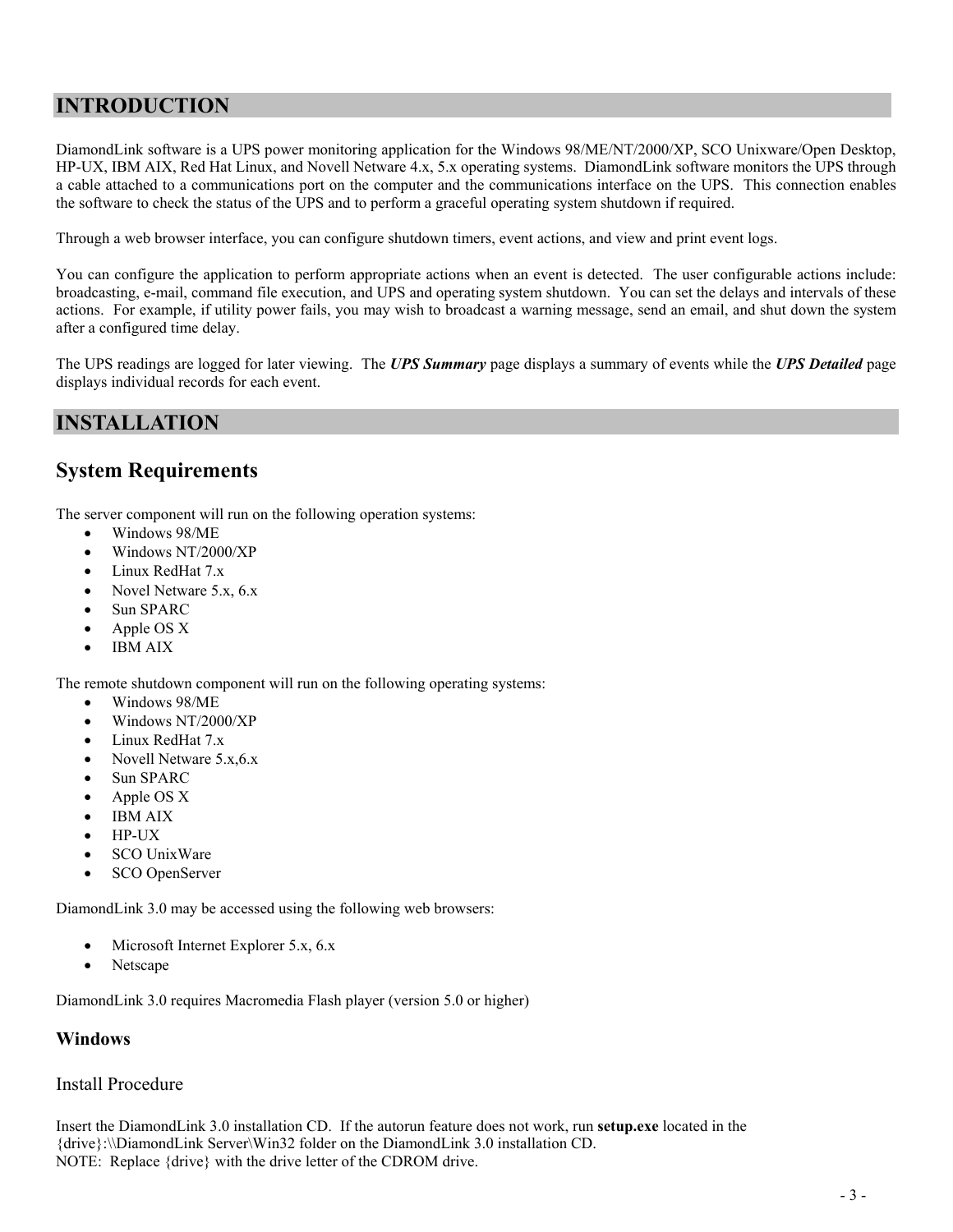## **SETUP**

#### **My Account**

The *My Account* page allows the user to change their login password. Type desired password, verify new password, select *Save Changes,* a message will be displayed confirming the changes have been made.

To begin the configuration, select *User Accounts*. If the user does not have administration privileges, this menu option will not be displayed.

#### **User Accounts**

The *User Accounts* page allows the set up of valid user accounts for DiamondLink 3.0. The default user is *admin*, which has administrator privileges. Logging in under this account allows you to configure your software. To add additional users, enter the *Name*, *Password*, *Verify Password*, select whether this user should have administrator privileges, and select *Save Changes*, a message will be displayed confirming the changes have been made. To delete a user check the *Delete* box for the user you wish to delete, choose *Delete Selected Users*, select *Save Changes,* a message will be displayed confirming the changes have been made.

| <b>User Accounts</b><br><b>Help</b>   |       |          |                        |               |  |  |
|---------------------------------------|-------|----------|------------------------|---------------|--|--|
| Delete                                | Name  | Password | <b>Verify Password</b> | Administrator |  |  |
|                                       | admin |          |                        | ☑             |  |  |
| Г                                     |       |          |                        |               |  |  |
| Г                                     |       |          |                        |               |  |  |
| г                                     |       |          |                        |               |  |  |
| Г                                     |       |          |                        |               |  |  |
| п                                     |       |          |                        |               |  |  |
| Г                                     |       |          |                        |               |  |  |
| n                                     |       |          |                        |               |  |  |
| г                                     |       |          |                        |               |  |  |
| Г                                     |       |          |                        |               |  |  |
| Delete Selected Users<br>Save Changes |       |          |                        |               |  |  |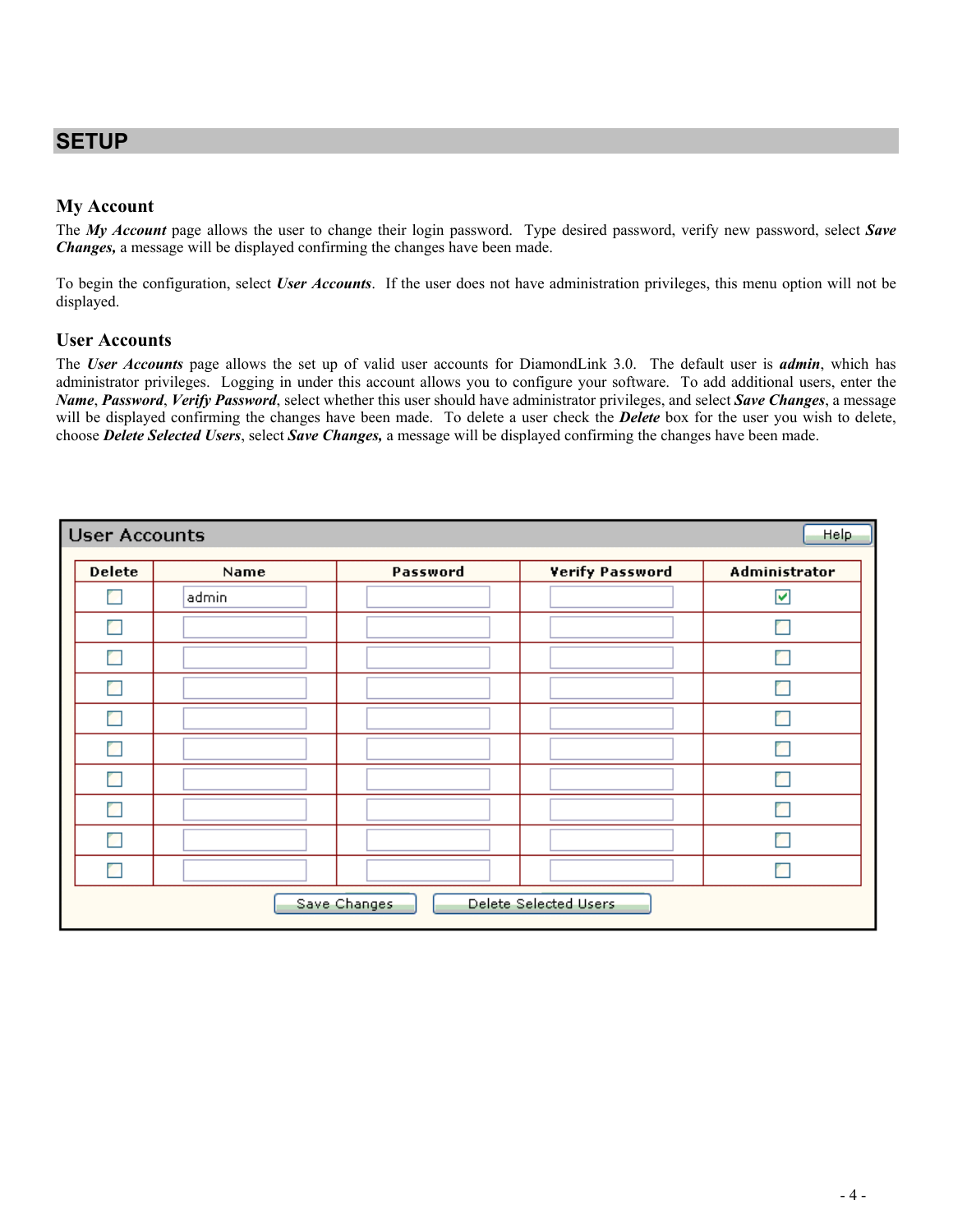## **HOME**

#### **Overview**

The *Overview* page contains three different selections; the *Meter Display* page*, UPS Animation* page*,* and the *Alarms* page.

The *Meter Display* page shows current meter readings from the UPS. The meters show nominal value ranges in green, the thresholds in yellow, and invalid values in red. This page allows you to view a quick snapshot of the status of the UPS.



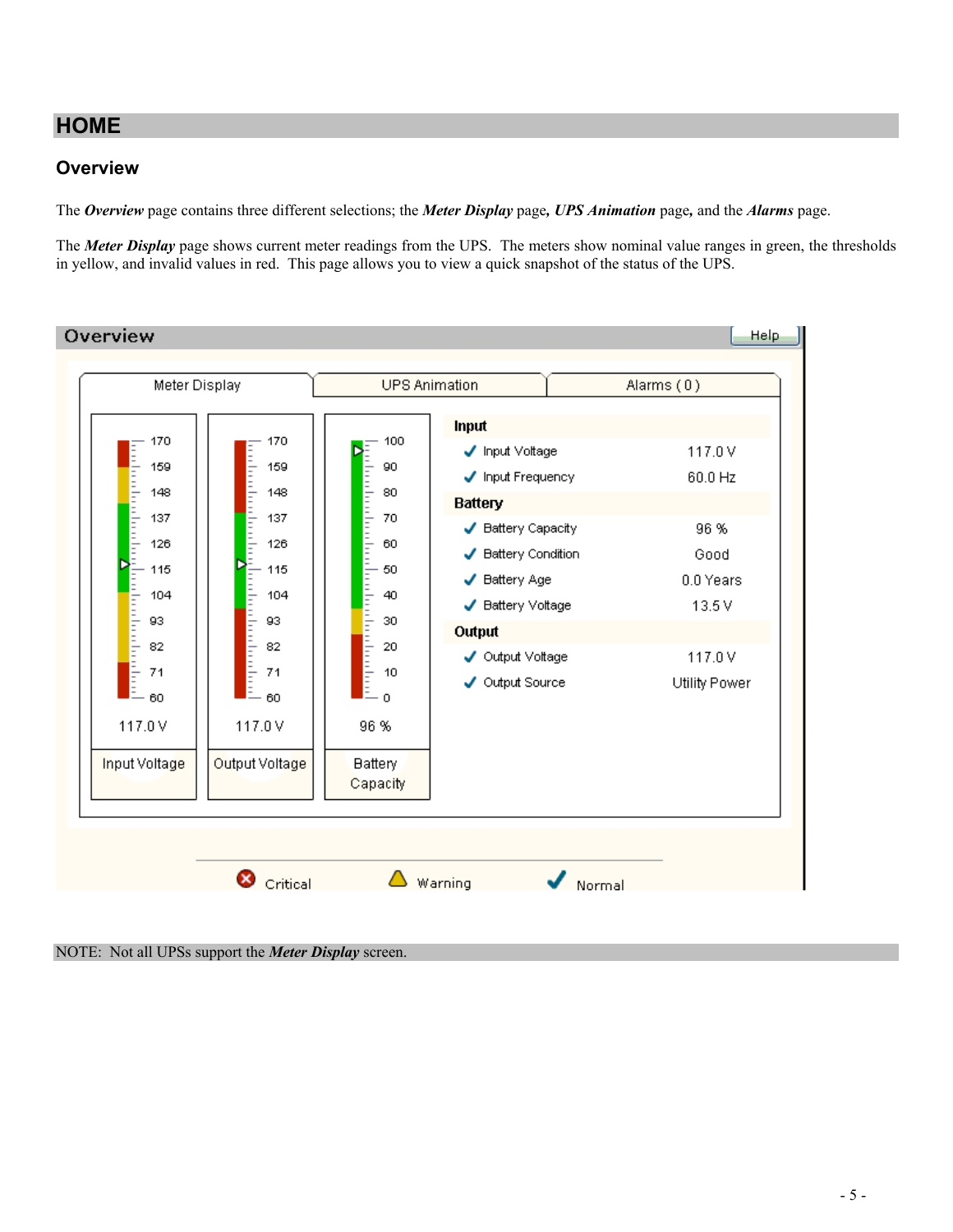The *UPS Animation* page displays the current power source. This page also gives you a quick snapshot of the status of the UPS.

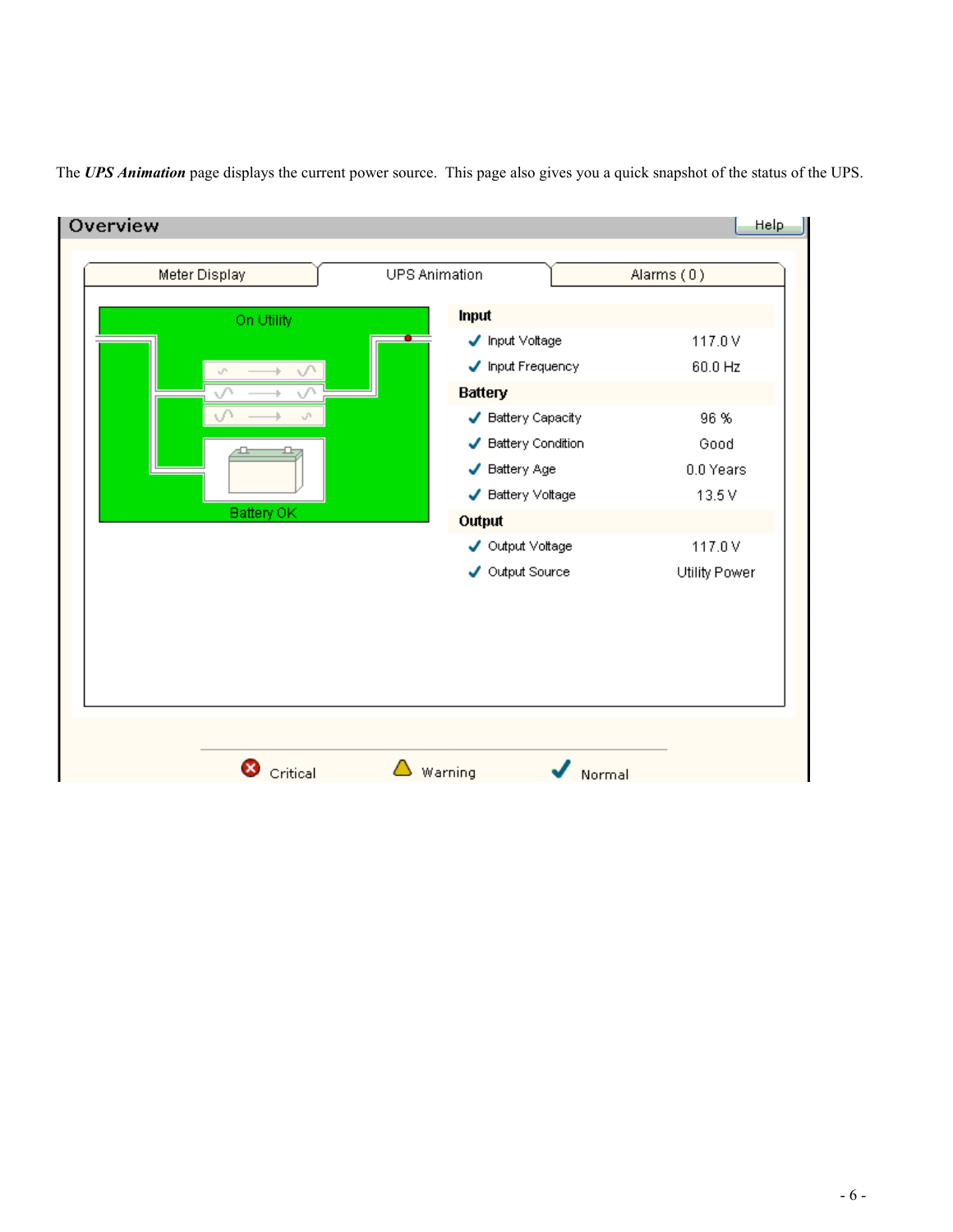The *Alarms* page displays a list of active alarms. Clicking on an alarm will display help text for the selected alarm, including a description of the alarm and recommended actions to take. The *Alarms* tab header will display the number of active alarms.

| Overview      |                                |                      |                   |
|---------------|--------------------------------|----------------------|-------------------|
| Meter Display |                                | <b>UPS Animation</b> | Alarms (2)        |
| ×             | The UPS is on battery.         |                      | 03/25/03 10:27:53 |
|               | Input voltage is out of range. |                      | 03/25/03 10:27:46 |
|               |                                |                      |                   |
|               |                                |                      |                   |
|               |                                |                      |                   |
|               |                                |                      |                   |
|               |                                |                      |                   |
|               |                                |                      |                   |
|               |                                |                      |                   |
|               |                                |                      |                   |
|               |                                |                      |                   |
|               |                                |                      |                   |
|               |                                |                      |                   |
|               |                                |                      |                   |
|               | C critical                     | Δ<br>Warning         | ✔<br>Normal       |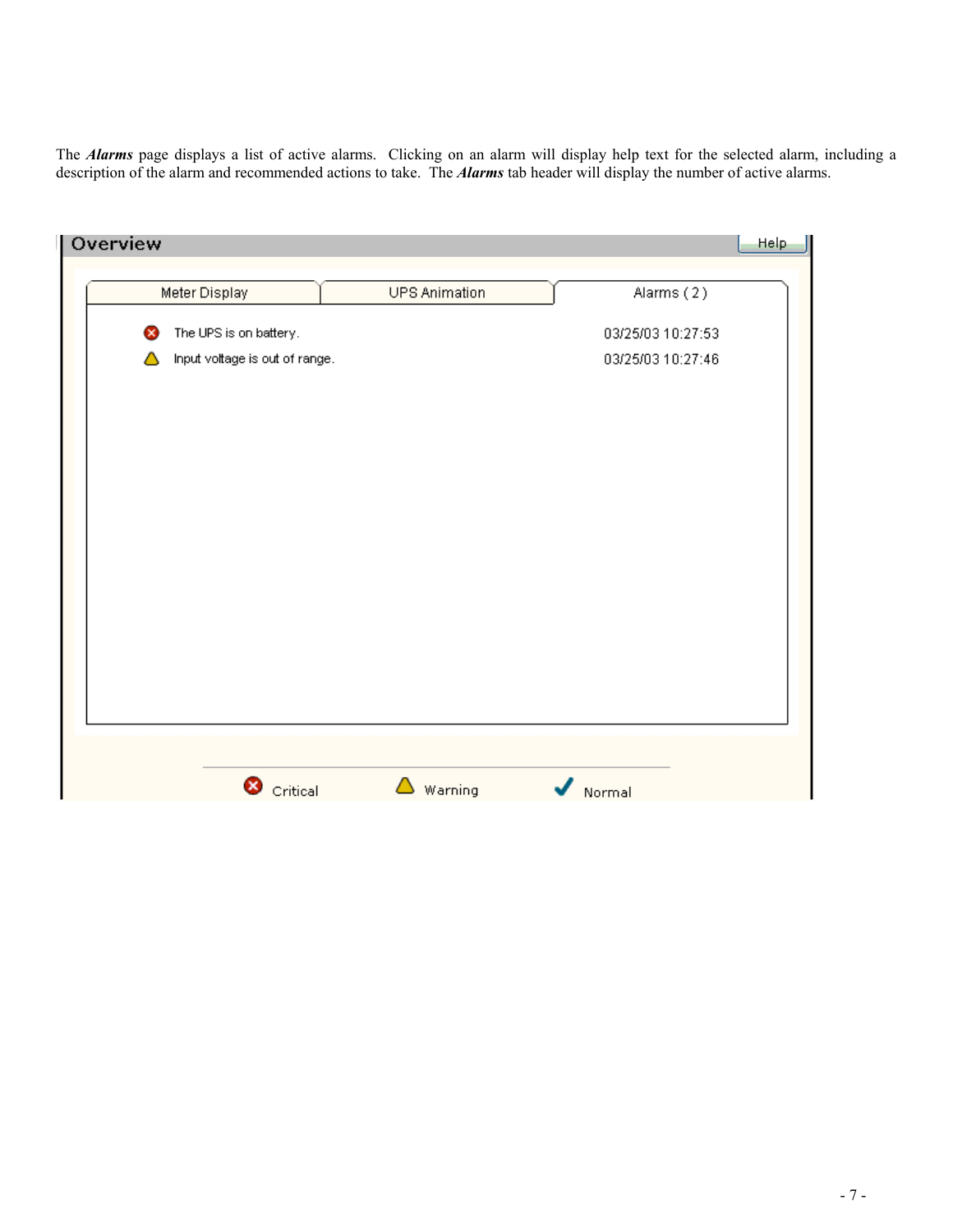#### **Alarms**

The *Alarms* page displays the current state of the alarms supported by the UPS. If an alarm is active the start date and time will be displayed in the right hand column.

| <b>Battery Discharged</b> |  |
|---------------------------|--|
|                           |  |
| <b>Battery Failure</b>    |  |
| Battery Low               |  |
| Bypass ON Auto            |  |
| Charger Failure           |  |
| General Failure           |  |
| Input Out of Range        |  |
| On Battery                |  |
| Overload                  |  |
| Shutdown Pending          |  |
|                           |  |
|                           |  |

For a description of the alarm, click on the *Description of Alarm* in the left hand column and a brief description of the alarm and recommendations to correct the problem will be displayed.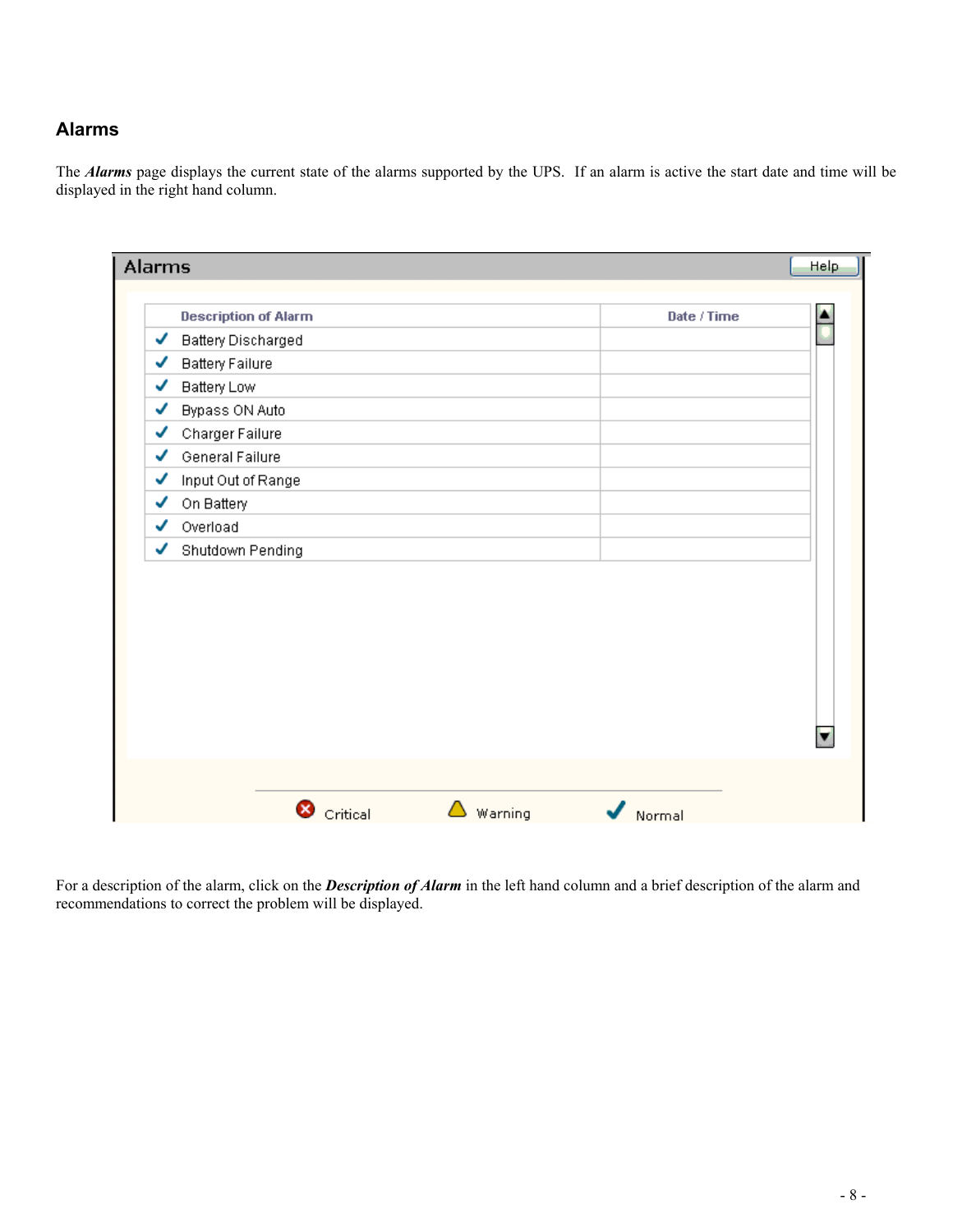#### **Identification**

The *Identification* page displays contact information, UPS model information, software version, and protocol. This information may be updated on the *Settings* page.

| <b>Identification</b> | <b>Help</b>      |
|-----------------------|------------------|
| Contact               | Dave Cole        |
| <b>Contact Email</b>  | DaveC@taglim.com |
| Contact Phone         | 314-984-0028     |
| Device Name           | Pro Series       |
| Manufacturer          | Mitsubishi       |
| Model                 | 7011A            |
| Protocol              | <b>SEC</b>       |
| Version               | 3.0              |

#### **Parameters**

The *Parameters* page displays a list of available UPS parameters. The variables are listed in groups (Battery, Configuration, Input, Output, and Self-Test).

| UPS Parameters |                               | Help              |
|----------------|-------------------------------|-------------------|
| <b>Battery</b> |                               |                   |
| ✔              | Battery Age                   | 0.0 Years         |
|                | Battery Capacity              | 96 %              |
|                | Battery Charge State          | Charging          |
| ✔              | <b>Battery Condition</b>      | Good              |
|                | <b>Battery Installed Date</b> | 03/25/2003        |
|                | <b>Battery Status</b>         | ОK                |
| ✓              | <b>Battery Voltage</b>        | 13.5 V            |
| Configuration  |                               |                   |
|                | Audible Alarm                 | Disabled          |
|                | Auto Restart                  | Enabled           |
| J              | Low Voltage Transfer Point    | 92 V              |
| J              | Nominal Battery Voltage       | 12V               |
| J              | Nominal Input Frequency       | 60 Hz             |
| J              | Nominal Input Voltage         | 120 V             |
|                |                               |                   |
|                | Critical                      | Warning<br>Normal |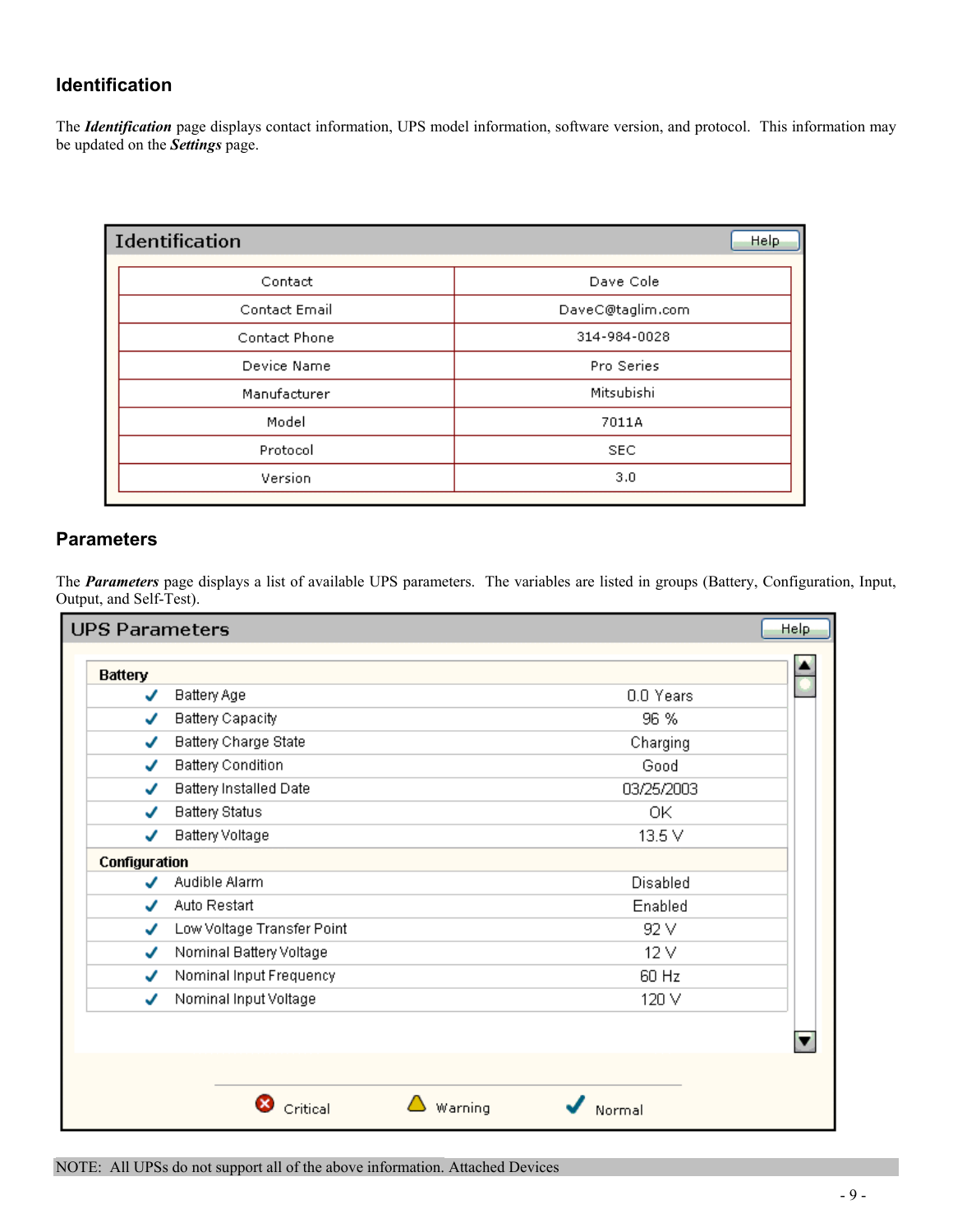The *Attached Devices* page allows the user to view attached devices, add or delete attached devices, and edit attached device configuration. To set up devices click *Add New Device*. If the user does not have administrative privileges, the link to this page will not be displayed.

| Estimated Time Required To<br>Command Procedure<br><b>Entire UPS</b><br>Shut Down<br>Execute | Add New Device<br>Help          | <b>Attached Devices</b> |  |  |  |  |
|----------------------------------------------------------------------------------------------|---------------------------------|-------------------------|--|--|--|--|
|                                                                                              |                                 |                         |  |  |  |  |
|                                                                                              | Total<br>Time<br>Command<br>OS. |                         |  |  |  |  |
| <b>Management</b><br>Ð<br>0 Min<br>2 Min<br><b>Server</b>                                    | 2 Min                           |                         |  |  |  |  |
| <b>Total time to shut down Entire UPS:</b>                                                   | 2 Min                           |                         |  |  |  |  |

To add new attached device, click the *Add New Device* button. The *Add Device* page will be displayed. Enter the device name or description. Select the type of device from the dropdown list.

If the device type is *Remote Agent*, the user will need to enter the host name or IP address of the remote agent. If the device type is either *Remote Agent* or *Management Server*, the user will need to enter the estimated time required to shut down the operating system. The user will also have the option to enter a command procedure to be run prior to starting the operating system shutdown. If a command procedure is entered, the user will need to enter the estimated time required to complete the command procedure.

#### **Adding An Attached Device**

| <b>Add Device</b>                                                                                                                              |              |       |                            |             |  |
|------------------------------------------------------------------------------------------------------------------------------------------------|--------------|-------|----------------------------|-------------|--|
| Device Description / Name<br>Device Type                                                                                                       |              |       |                            |             |  |
|                                                                                                                                                |              |       | Other Device V             |             |  |
| Note: You have reached the maximum number of 0 Remote Agents you can attach. To increase this amount,<br>contact your customer representative. |              |       |                            |             |  |
| Computer Device Information                                                                                                                    |              |       | Estimated Time Required To |             |  |
| Host Name or IP Address                                                                                                                        | N/A          |       | Shut Down OS               | N/A<br>Min. |  |
| Command Procedure to Run at<br>Shutdown                                                                                                        | N/A          |       | Execute<br>Command         | N/A<br>Min. |  |
|                                                                                                                                                | Save Changes | Help. |                            |             |  |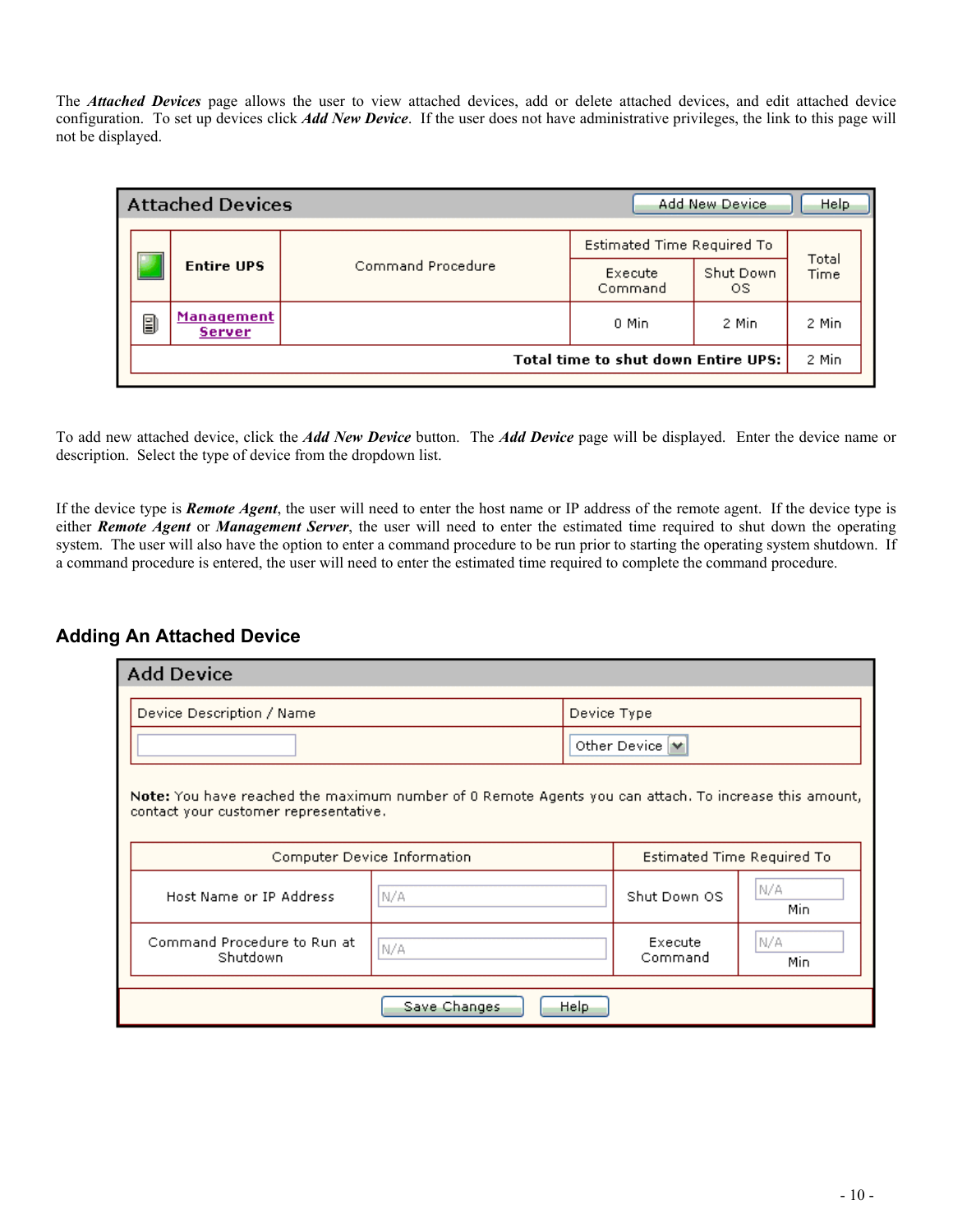The following are fields displayed in *Add Device* page:

| $\bullet$ | Device Description/Name              | Computer or device name.                                    |
|-----------|--------------------------------------|-------------------------------------------------------------|
| $\bullet$ | Device Type                          | Choose between Remote Agent, or Other Device.               |
| $\bullet$ | Host Name or IP Address              | Server name.                                                |
| $\bullet$ | Shutdown OS                          | Number of minute(s) required to shut down operating system. |
| $\bullet$ | Command Procedure to run at shutdown | Path/name of file to execute at shutdown.                   |
| $\bullet$ | <b>Execute Command</b>               | Number of minute(s) required to execute command.            |

You may edit or delete a device already installed by clicking on the link for that device. Click on the *Save Changes* button after any changes are made.

#### **Manual Control**

The *Manual Control* page allows the user to execute UPS commands such as initiating a UPS self-test. If the user does not have administrative privileges, the link to this page will not be displayed. If the UPS does not support any control commands, the link to this page will not be displayed. The list of controls available is dependent on the controls that are supported by the UPS. If the command selected from the available list does not have any parameters associated with it (such as UPS self-test), the user can execute the command by clicking the *Execute Command* button. If selected command has parameters (such as number of seconds to wait before rebooting), the user will first enter the required parameters and then click the *Execute Command* button.

| <b>Select Command</b> |                                                                                                                                                                                   | Help |
|-----------------------|-----------------------------------------------------------------------------------------------------------------------------------------------------------------------------------|------|
|                       | Startup After Delay<br>Abort Startup<br>Shutdown After Delay<br>Abort Shutdown<br><b>Restart With Duration</b><br>General Test<br>Battery Test<br>Deep Battery Test<br>Abort Test |      |

| Parameter                | Value                  | <b>Notes</b>                       |
|--------------------------|------------------------|------------------------------------|
| Seconds Until<br>Startup |                        | Enter a number from 0 to<br>30000. |
|                          | <b>Execute Command</b> |                                    |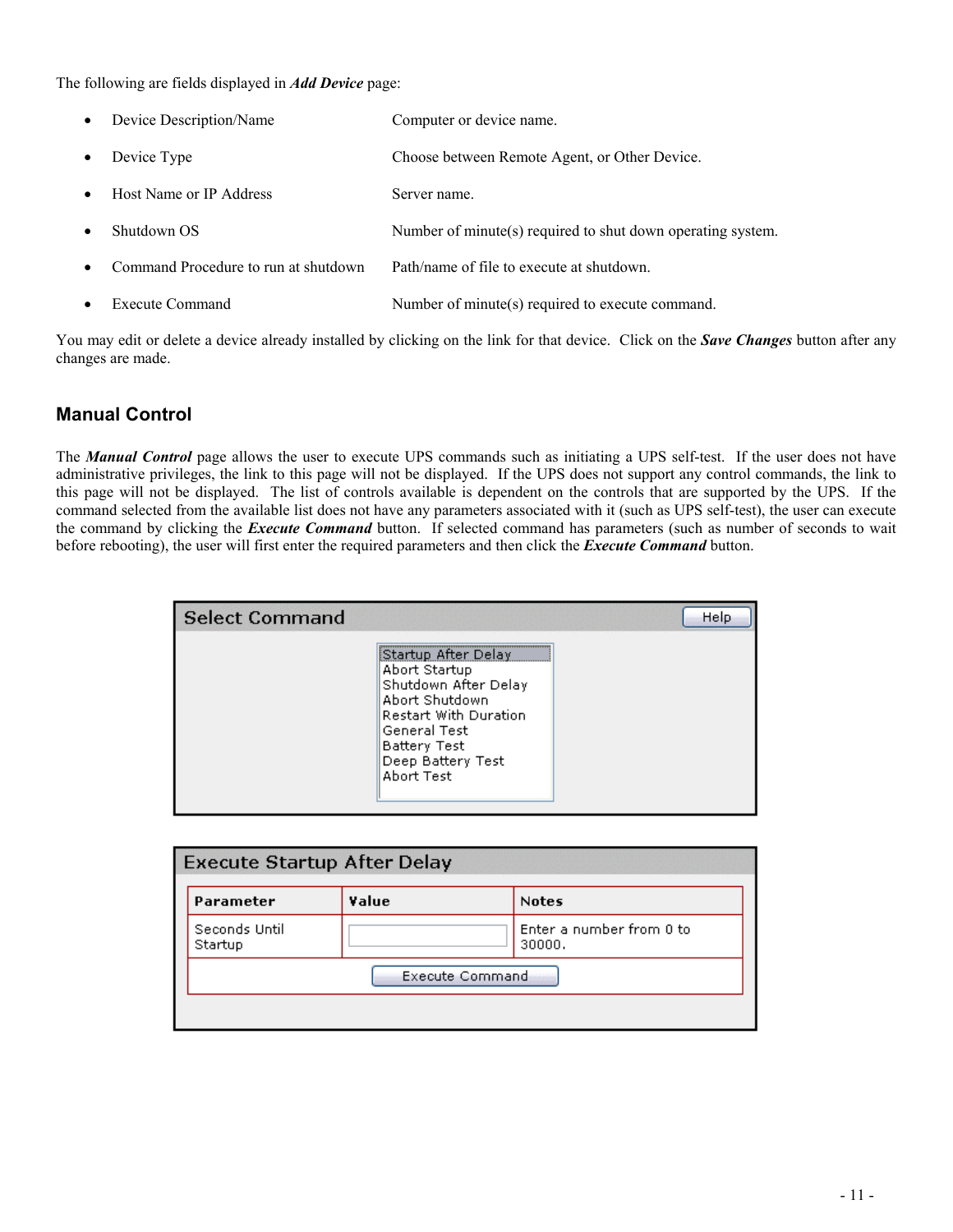#### **Settings**

| Help<br><b>Settings</b>    |                  |                                                                 |  |  |
|----------------------------|------------------|-----------------------------------------------------------------|--|--|
| Variable                   | Value            | <b>Notes</b>                                                    |  |  |
| Battery Installed<br>Date  | 匷<br>03/25/2003  | Enter a new date or select the calendar icon to<br>pick a date. |  |  |
| Contact                    | Dave Cole        | Enter a new Contact in the box provided.                        |  |  |
| Contact Email              | DaveC@taglim.com | Enter a new Contact Email in the box<br>provided.               |  |  |
| Contact Phone              | 314-983-0082     | Enter a new Contact Phone in the box<br>provided.               |  |  |
| Device Name                | Pro Series       | Enter a new Device Name in the box provided.                    |  |  |
| Nominal Battery<br>Voltage | 12<br>v          | Enter a new Nominal Battery Voltage in the<br>box provided.     |  |  |
| Save Changes               |                  |                                                                 |  |  |

The *Settings* page contains configurable and static settings for the attached UPS. If changes are required, enter the correct values and select *Save Changes,* a message will be displayed confirming the changes have been saved. If the user does not have administrative privileges, the link to this page will not be displayed.

The following is a description of the fields displayed on the *Settings* page:

- Battery Installed Date The date which the UPS first started service.
- Contact Contact person.
- Contact email Contact person email.
- Contact phone Contact person phone.
- Device name Name or model of device being used.
- Nominal Battery Voltage Expected battery voltage.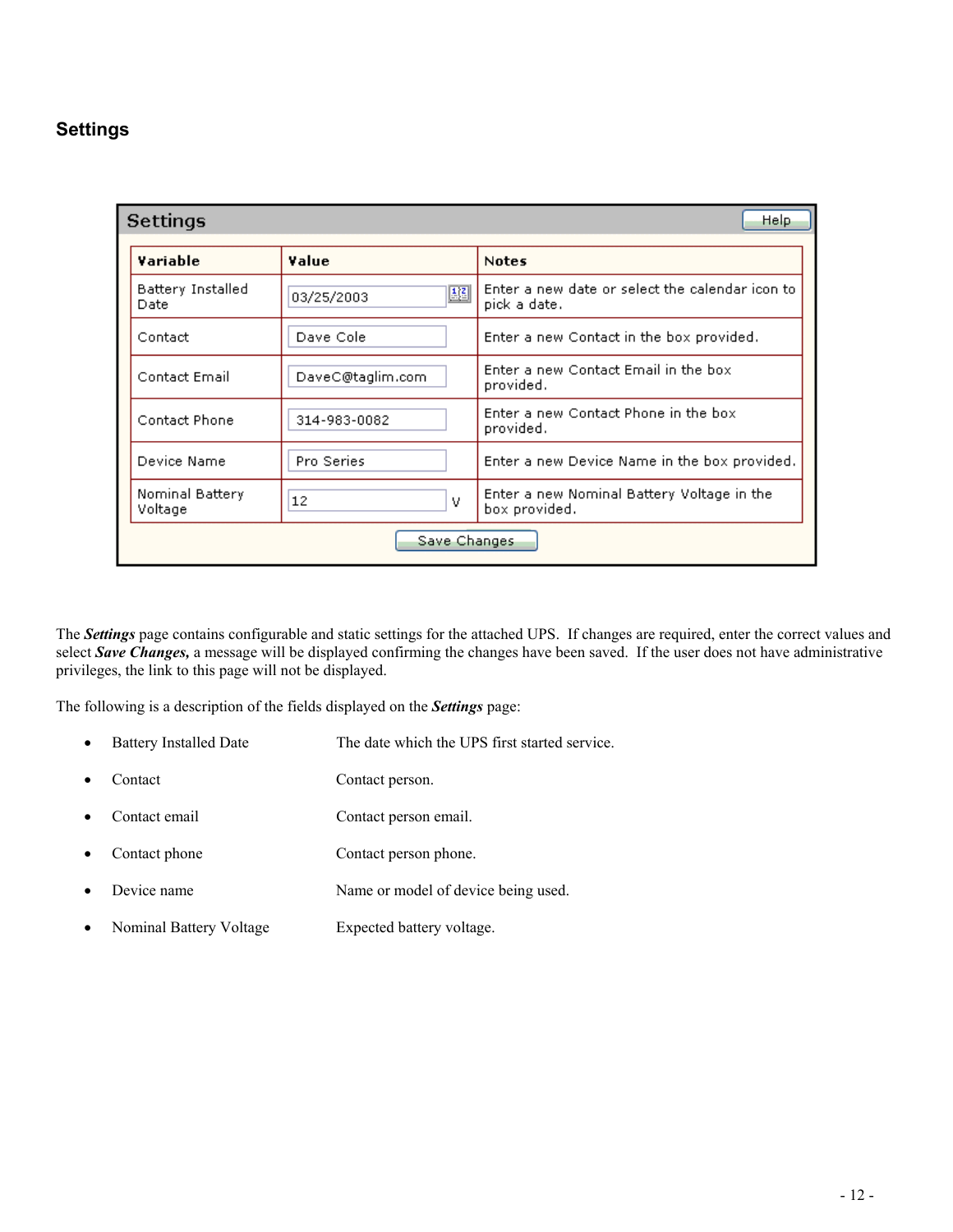#### **Event Notifications**

The *Event Notifications* page allows the user to define the notification actions to take when an event occurs. If the user does not have administrative privileges, the link to this page will not be displayed. The event notification actions include sending an *Email,* sending an *SNMP* trap, and sending a *Broadcast* message.

| l Event Notifications<br><b>Help</b> |                                         |                          |             |                        |                          |  |
|--------------------------------------|-----------------------------------------|--------------------------|-------------|------------------------|--------------------------|--|
|                                      | Critical                                | <u>Warning</u>           | Information | UPS Off                | <u>User</u><br>Defined 2 |  |
| EMail                                | √ davec@taglim.com<br>jamesg@taglim.com | √ davec@taglim.com       |             | maintenance@taglim.com |                          |  |
| <b>SNMP</b>                          | $\sqrt{123.123.123.123}$                | $\sqrt{123.123.123.123}$ |             | ✔ 123.123.123.123      |                          |  |
| <b>Broadcast</b>                     | ' taglim                                | $\checkmark$ taglim      |             |                        |                          |  |

| <b>Event Categories</b> |                |                         |
|-------------------------|----------------|-------------------------|
| <b>Category</b>         | Name           | <b>Severity</b>         |
| User Defined 1          | UPS Off        | Critical<br><b>Suit</b> |
| User Defined 2          | User Defined 2 | Warning<br>v            |
|                         | Save Changes   |                         |

The events are grouped into three predefined categories – *Critical, Warning,* and *Information,* and two user-definable categories. Clicking on any of the category headings will display a page that will allow the user to define the category for each event. If event actions have not been defined for a particular category or if the event action has not been enabled, the box will remain blank. If event actions have been defined, the appropriate information will be displayed with a  $\checkmark$ . After making any changes click the *Save Changes* button, a message will be displayed confirming the changes have been made.

### **Event Categories**

This section allows the user to define two user-defined categories of events. These names will appear in the header of the *Event Notifications* page. You can also change the SNMP severity level for these user defined event categories. To save changes, click on the *Save Changes* button, a message will be displayed confirming the changes have been saved.

Events can be grouped into categories by clicking on any of the category headings on the *Event Notifications* page. The list of available alarms is displayed on the left of the page. This list will vary depending on the supported alarms for the UPS. The list of event categories is displayed across the top of the page. There are three predefined categories – *Critical, Warning, and Information* – and two user-definable categories. Select the category into which each event should be placed by clicking the circle under the selected category. An event can only be placed into one category.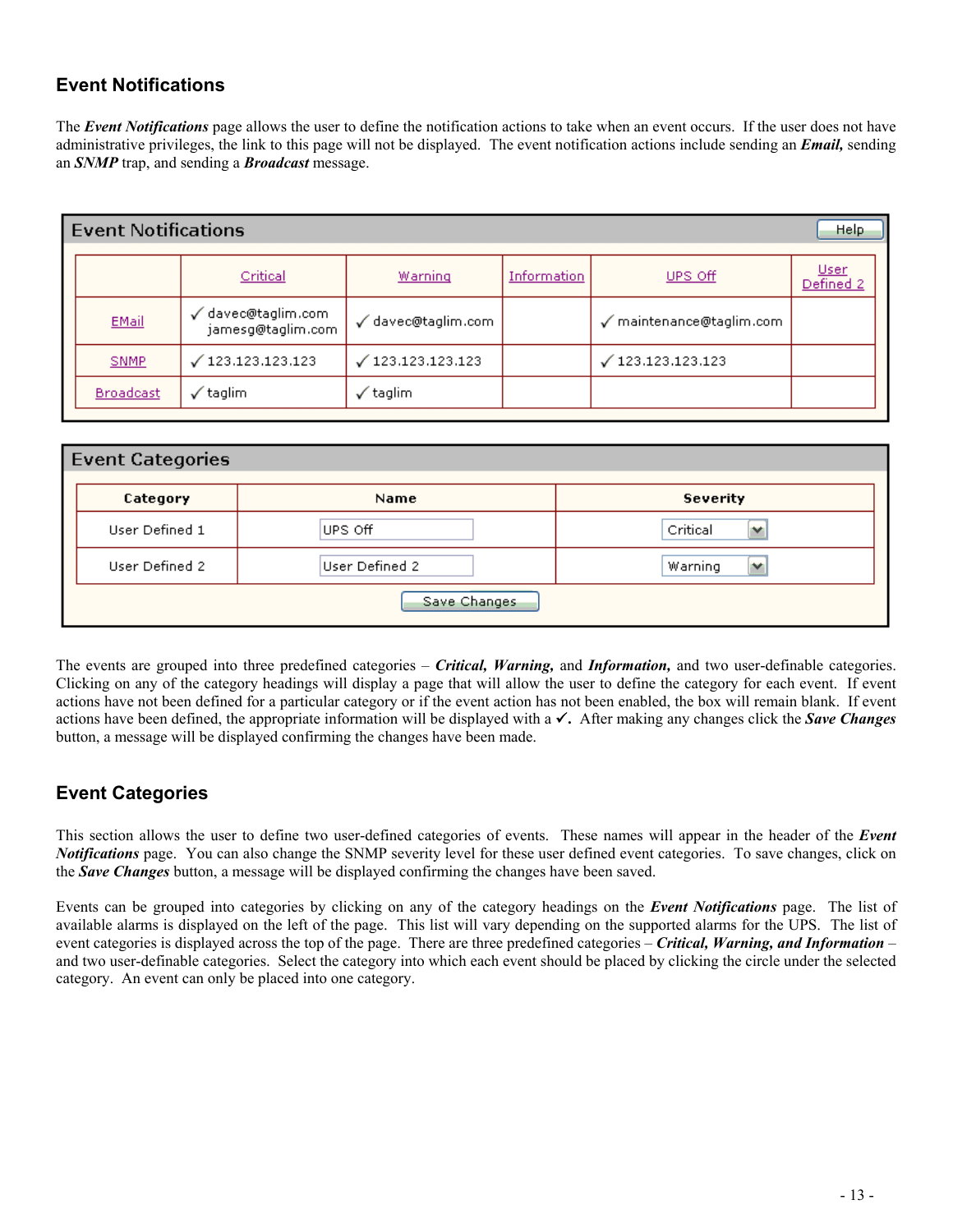| <b>Event Severities</b>   |                |            |             |            |                          |      |  |
|---------------------------|----------------|------------|-------------|------------|--------------------------|------|--|
| Event                     | Critical       | Warning    | Information | UPS Off    | <b>User</b><br>Defined 2 | None |  |
| General Failure           | $_{\odot}$     | Ο          | O           | О          | Ο                        | Ο    |  |
| Charger Failure           | $_{\odot}$     | O          | O           | O          | O                        | О    |  |
| <b>Input Out of Range</b> | Ο              | $_{\odot}$ | Ο           | Ο          | Ο                        | Ο    |  |
| UPS Off                   | ∩              | Ο          | ∩           | $_{\odot}$ | Ο                        | О    |  |
| Overload                  | ◉              | O          | ∩           | O          | O                        | O    |  |
| Shutdown Pending          | ∩              | $_{\odot}$ | О           | О          | Ο                        | Ο    |  |
| <b>Battery Failure</b>    | $_{\odot}$     | Ο          | ∩           | Ο          | Ο                        | O    |  |
| <b>Battery Low</b>        | Ο              | $_{\odot}$ | Ο           | О          | Ο                        | Ο    |  |
| <b>Battery Discharged</b> | $_{\odot}$     | Ο          | Ο           | О          | Ο                        | О    |  |
| <b>Bypass ON Auto</b>     | ∩              | $_{\odot}$ | ∩           | ∩          | Ο                        | ∩    |  |
| On Battery                | $\circledcirc$ | Ο          | ∩           | Ο          | ∩                        | Ο    |  |
|                           | Save Changes   |            |             |            |                          |      |  |

#### **Email Notifications**

You can configure DiamondLink 3.0 to send an email message when an event occurs. To set up email notification for an event, select the *EMail* button. Choose the desired event(s) to be enabled and enter the email address(es) for each person that is to receive notification. After making any changes click *Save Changes* button, a message will be displayed confirming the settings have been saved.

The following is a description of the fields displayed on the *EMail Setup* page*:*

- SMTP Server Mail server address
- SMTP From Address Email address of sender
	- Enabled Select the checkbox to enable sending email notifications for this event.
- Event **Displays the severity of the event that is being configured.**
- EMail Address(es) The email address(es) where the alarm notification is to be sent.
- Delay The amount of time in seconds, after the event occurs, before sending email notifications. If the event is removed before the delay time is reached, sending email will be cancelled

For Unix users: If you are having problems sending emails, SNMP traps, or broadcast messages make sure the computer you are sending the message to is included in your system's "Host" file.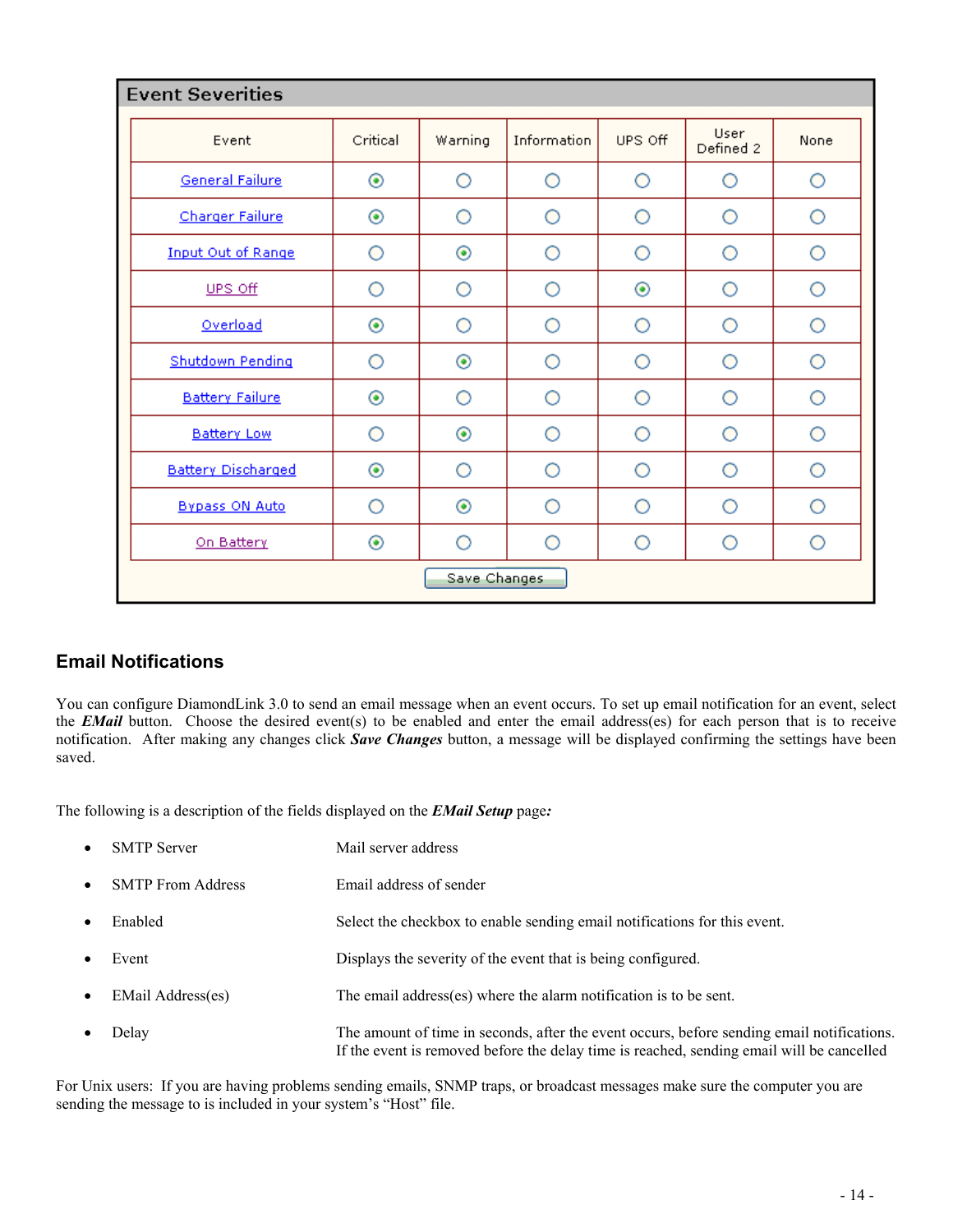| <b>EMail Setup</b>   |                           |                       |                          | Help            |  |
|----------------------|---------------------------|-----------------------|--------------------------|-----------------|--|
|                      | <b>EMail Server Setup</b> |                       |                          |                 |  |
|                      |                           | SMTP Server           | mail.taglim.com          |                 |  |
|                      | SMTP From Address         |                       | dewaynem@taglim.com      |                 |  |
| <b>Enabled</b>       | Event                     |                       | <b>EMail Address(es)</b> | Delay (seconds) |  |
| $\blacktriangledown$ | Critical                  | davec@taglim.com      | jamesg@taglim.com        | 10              |  |
| $\blacktriangledown$ | Warning                   | davec@taglim.com      |                          | 10              |  |
|                      | Information               |                       |                          | 10              |  |
| $\blacktriangledown$ | UPS Off                   | maintenance@taglim.cd |                          | 10              |  |
|                      | User<br>Defined 2         |                       |                          | 10              |  |
|                      | Save Changes              |                       |                          |                 |  |

#### **SNMP Traps**

You can configure DiamondLink 3.0 to send an SNMP trap to other computers on the network when an event occurs. To set up an SNMP trap for an event, select **SNMP**. Choose the desired event(s) to be enabled and enter the IP address(es) for each trap receiver. After making any changes click *Save Changes* button, a message will be displayed confirming the settings have been saved.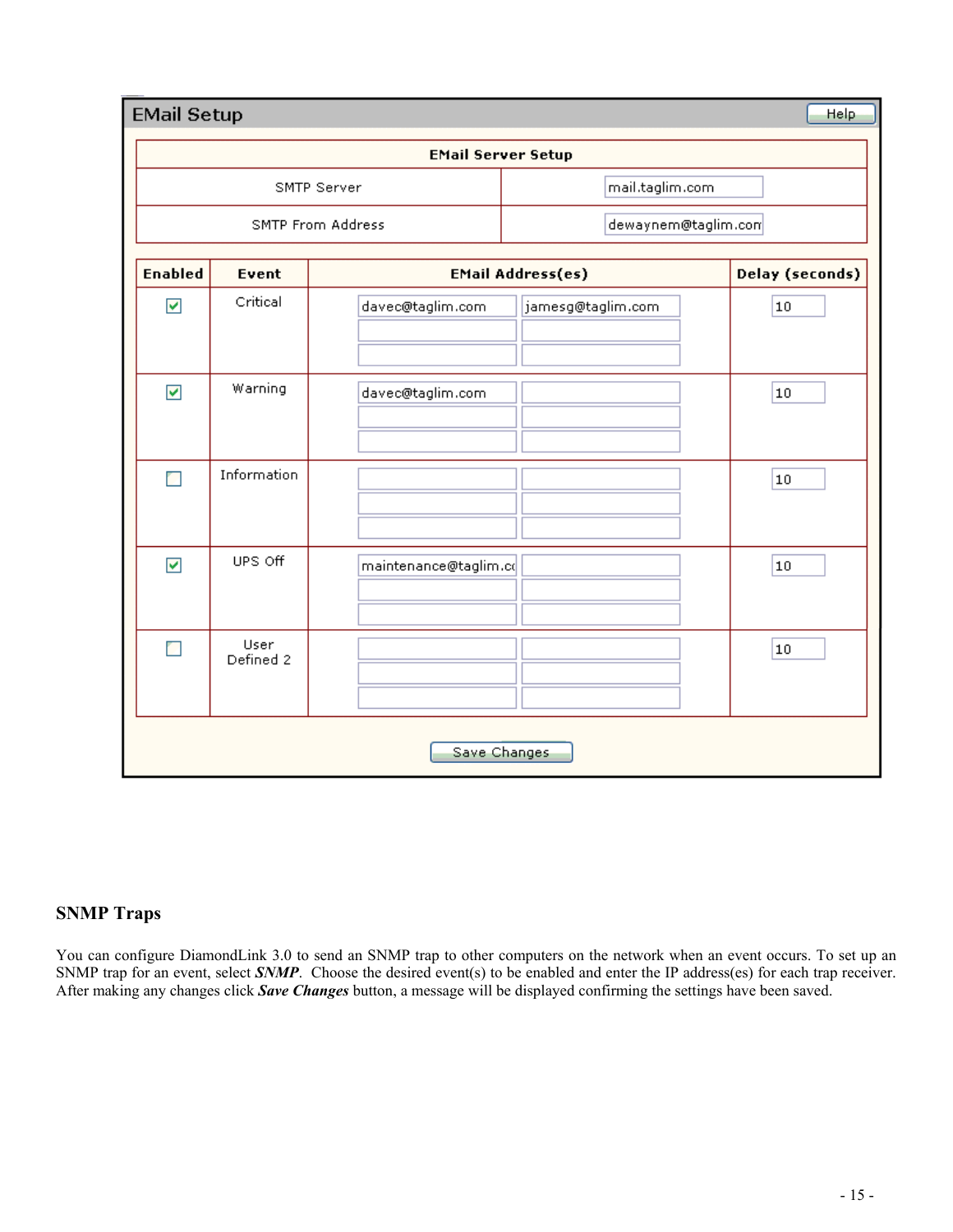|                      | <b>SNMP Setup</b><br>Help |                  |                  |                        |  |  |
|----------------------|---------------------------|------------------|------------------|------------------------|--|--|
|                      | <b>SNMP Setup</b>         |                  |                  |                        |  |  |
|                      |                           | Community String | public           |                        |  |  |
| <b>Enabled</b>       | Event                     |                  | SNMP Address(es) | <b>Delay (seconds)</b> |  |  |
| $\blacktriangledown$ | Critical                  | 123.123.123.123  |                  | $10\,$                 |  |  |
| $\blacktriangledown$ | Warning                   | 123.123.123.123  |                  | 10                     |  |  |
| r i                  | Information               |                  |                  | $10\,$                 |  |  |
| $\blacktriangledown$ | UPS Off                   | 123.123.123.123  |                  | 10                     |  |  |
| П                    | User<br>Defined 2         |                  |                  | 10                     |  |  |
| Save Changes         |                           |                  |                  |                        |  |  |

The following is a description of the fields displayed on the *SNMP Setup* page:

|           | Enabled          | Select the checkbox to enable sending a trap for this event. |
|-----------|------------------|--------------------------------------------------------------|
| $\bullet$ | Event            | Displays the severity of the event that is being configured. |
|           | SNMP Address(es) | The IP address of the computer that will receive the trap.   |

Delay Time, in seconds, from the event happening till trap is sent.

#### **Broadcast**

You can configure DiamondLink 3.0 to broadcast a notification message when an event occurs. To set up broadcasting for an event, select the *Broadcast* button. Choose the desired event(s) to be enabled and enter the Broadcast address(es) for each station. The broadcast recipient can be a user name, computer name, or messaging name. If the name is a computer name that contains spaces, enclose the name in quotation marks. After making any changes click *Save Changes* button, a message will be displayed confirming the settings have been saved.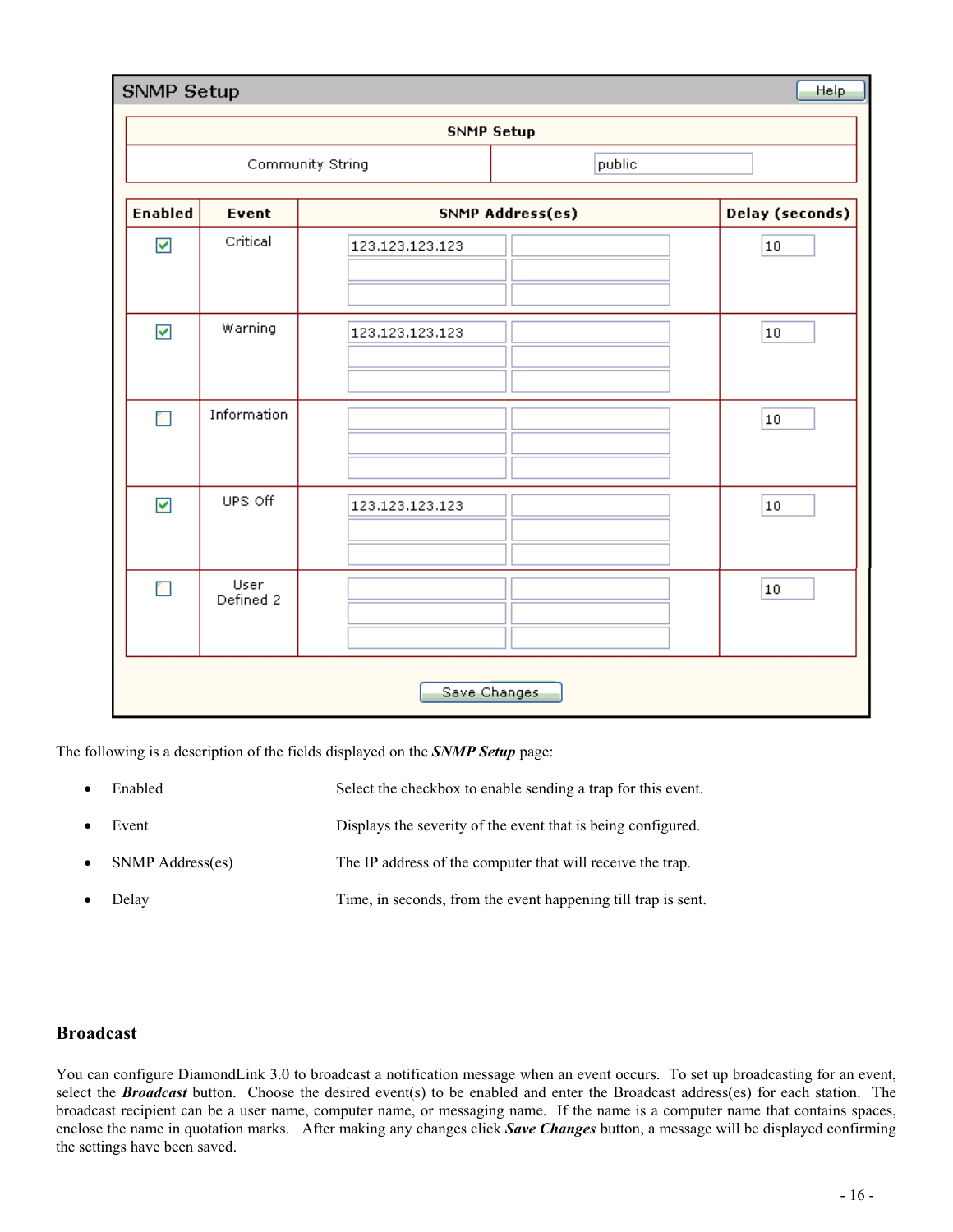The following special options can also be entered:

- Send to all names in your workgroup.
- /DOMAIN Send to all names in the workstation domain. If a domain name is specified, the message is sent to all names in the specified domain or workgroup.
- /USERS Send message to all users connected to the server.

Note: For Windows 98 and ME servers, only the server will be sent a broadcast message. Client computers must be running the WinPopup.exe program in order to receive broadcast messages.

|                       | <b>Broadcast Setup</b> |                              | Help                   |  |
|-----------------------|------------------------|------------------------------|------------------------|--|
| <b>Enabled</b>        | Event                  | <b>Broadcast Address(es)</b> | <b>Delay (seconds)</b> |  |
| $\blacktriangleright$ | Critical               | taglim                       | 10                     |  |
| $\blacktriangleright$ | Warning                | taglim                       | 10                     |  |
| П                     | Information            |                              | 10                     |  |
| П                     | UPS Off                |                              | 10                     |  |
| П                     | User<br>Defined 2      |                              | 10                     |  |
| Save Changes          |                        |                              |                        |  |

The following is a description of the fields displayed on the *Broadcast Setup* page:

- Enabled Select the checkbox to enable broadcasting for this event. Event **Displays** the severity of the event that is being configured. • Broadcast Address(es) The address of the station that will receive the message. Delay The amount of time in seconds, after the event occurs, before broadcasting is performed.
- If the event is removed before the delay time is reached, the broadcasting will be cancelled.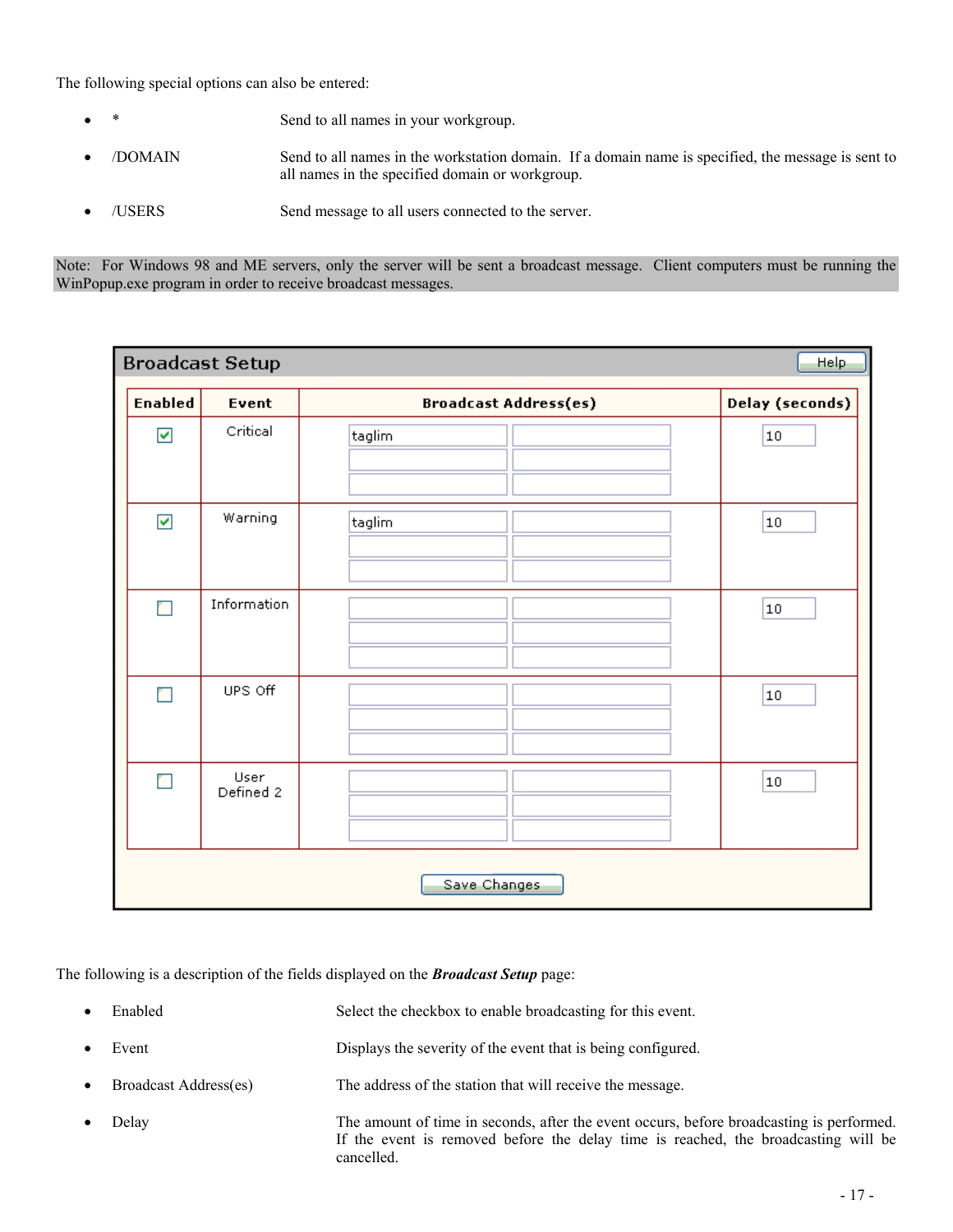| $\bullet$ | For Unix only               | The Unix broadcast operates the same as Windows. However, the machine must have<br>SAMBA properly set-up to send or receive broadcasts.                                                                                                                |
|-----------|-----------------------------|--------------------------------------------------------------------------------------------------------------------------------------------------------------------------------------------------------------------------------------------------------|
| $\bullet$ | For Netware only            | All of the current network connections to the Netware server will be sent a broadcast<br>message.                                                                                                                                                      |
| $\bullet$ | For Windows 98/ME only      | (NOT viewable) Only NT/2000/XP servers can send broadcast messages. On Windows<br>98/ME machines, winpopup may be used to receive broadcast messages.                                                                                                  |
| $\bullet$ | For Windows NT/2000/XP only | A space delimited list of recipients. If an asterisk (*) is entered, all current connections<br>on the logged in domain will be sent a broadcast message. Otherwise, the specified user<br>name and/or computer name will be sent a broadcast message. |

#### **Power Fail**

| <b>Power Fail Settings</b><br>Help |                         |                             |                           |  |  |
|------------------------------------|-------------------------|-----------------------------|---------------------------|--|--|
| Required                           |                         |                             | <b>Initiate Shutdown</b>  |  |  |
| <b>Attached Devices</b>            | Shutdown<br><b>Time</b> | After Delay<br>(in Minutes) | Never<br>(on low battery) |  |  |
| Ð<br><b>Management Server</b>      | 2 Min                   | ⊚⊩                          |                           |  |  |
| Shutdown on low battery?           |                         | After $ 0 $<br>ᢦ            | Minutes                   |  |  |
|                                    | Save Changes            |                             |                           |  |  |

The *Power Fail* page allows the user to configure how the system should shut down in the event of a power failure. A list of attached devices and the time required to shut down the devices is displayed. These times are configurable through the *Attached Devices* page. Click on either the device or shutdown time link to configure the parameters for an attached device. If the user does not have administrative privileges, the link to this page will not be displayed.

The user can select the amount of time to wait from the time the UPS goes on battery until the shutdown is initiated. Select *Never* to disable shutdown.

For remote shutdown agents and other devices, choose to shut down based on the amount of time the UPS has been on battery or to shut down when the entire UPS shuts down.

NOTE: Newer computer systems support the automatic power management feature. This feature enables the computer to power off automatically at shutdown. If the **Shutdown with Restart** action is selected and your computer supports this feature your computer will NOT power on. Please refer to the computer manufacture's Users Manual for instructions on changing the power management feature from within your system's BIOS.

#### **Shutdown Events**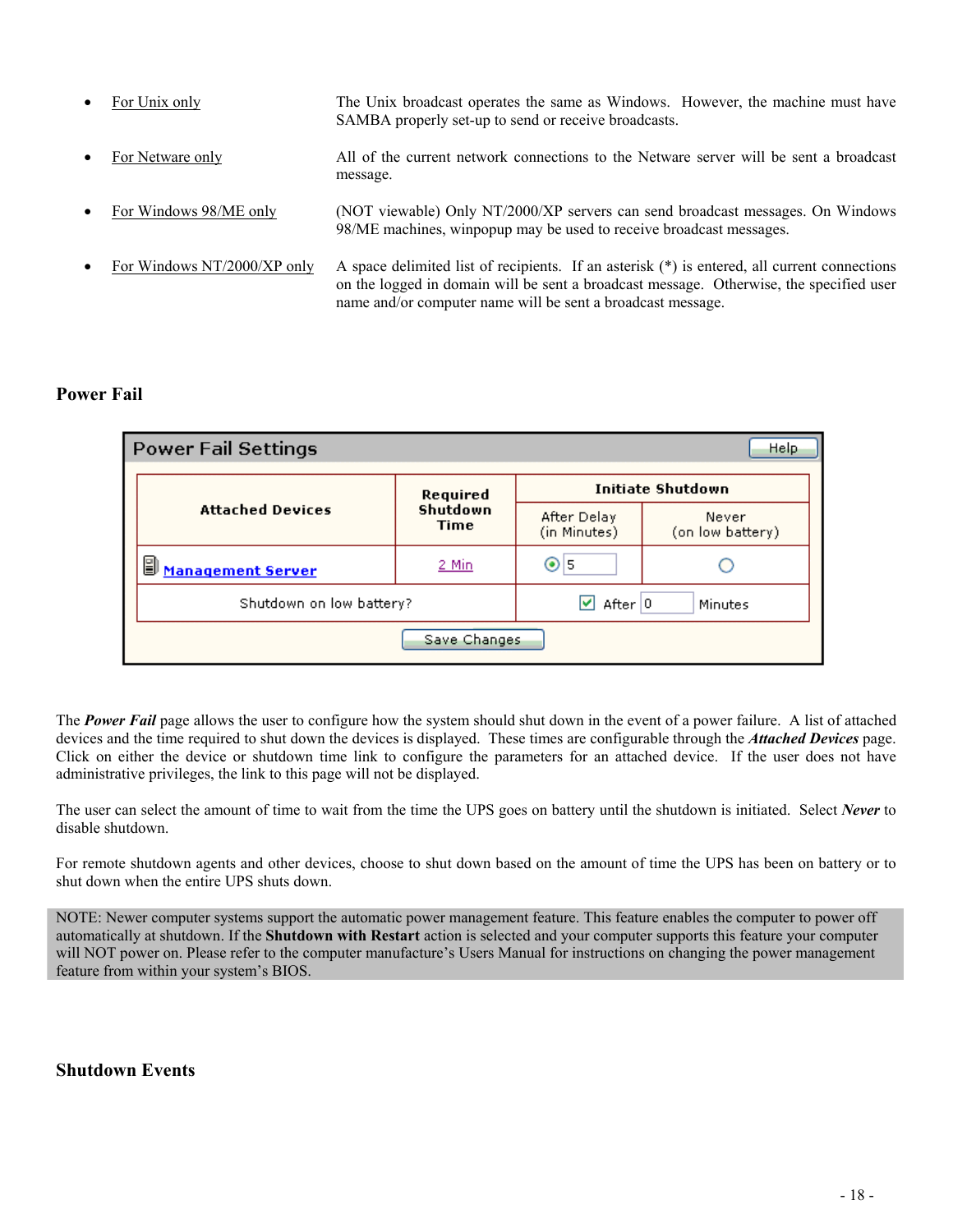| <b>Shutdown Events</b><br>Help |           |                    |  |  |
|--------------------------------|-----------|--------------------|--|--|
| Event                          | Shutdown? | Delay<br>(Minutes) |  |  |
| Battery Discharged             |           | 0                  |  |  |
| <b>Battery Failure</b>         | - 1       | 0                  |  |  |
| Battery Low                    |           | 0                  |  |  |
| Bypass ON Auto                 |           | 0                  |  |  |
| Charger Failure                |           | 0                  |  |  |
| General Failure                |           | 0                  |  |  |
| Input Out of Range             |           | 0                  |  |  |
| Overload                       |           | 0                  |  |  |
| Shutdown Pending               |           | 0                  |  |  |
| Save Changes                   |           |                    |  |  |

The *Shutdown Events* page allows the user to shut down the system if any of the enabled events occur. The delay default is 0, if no delay time is entered the system will shut down immediately if any of the enabled events occur. To save changes, click on the *Save Changes* button, a message will be displayed confirming the changes have been saved.

#### **Logs**

#### **UPS Summary**

This *UPS Summary* page displays a graphical view of events that have occurred on the UPS over a selected time period. The available time periods are *Last 24 Hours, Last Week, Last Month,* and *Last Year*.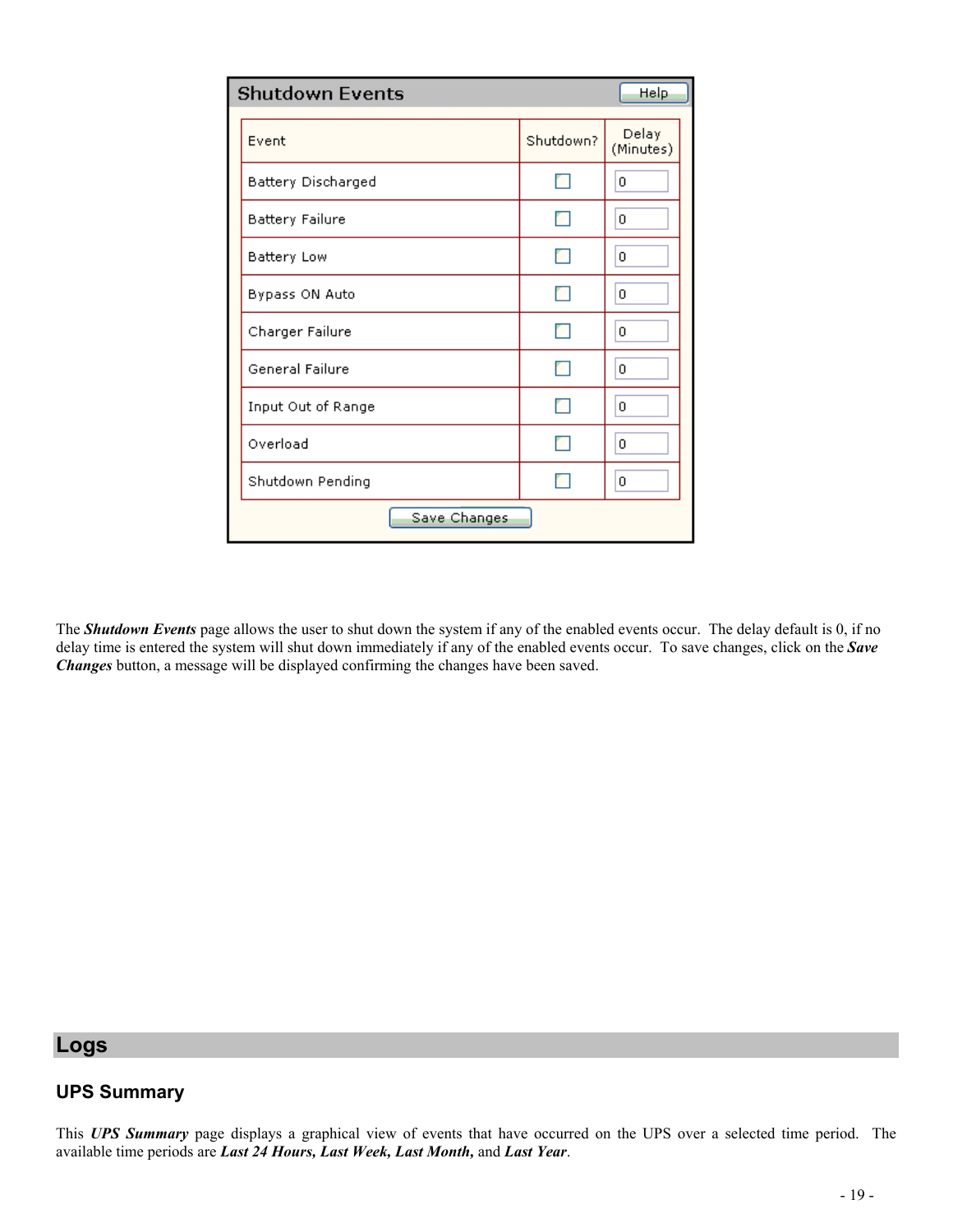The time period can be changed by clicking the appropriate button. Clicking on an event will display help text for the selected event, including a description of the event and recommended actions to take.

| UPS Summary          |                      |            |           | Help        |   |
|----------------------|----------------------|------------|-----------|-------------|---|
|                      | <b>Last 24 Hours</b> |            |           |             |   |
| △ Input Out of Range |                      |            |           | $\mathbf 2$ |   |
| On Battery<br>⊗      |                      |            |           | $\mathbf 2$ |   |
|                      |                      |            |           |             |   |
|                      |                      |            |           |             |   |
|                      |                      |            |           |             |   |
|                      |                      |            |           |             |   |
|                      |                      |            |           |             |   |
|                      |                      |            |           |             |   |
|                      |                      |            |           |             |   |
|                      |                      |            |           |             |   |
|                      |                      |            |           |             | ▼ |
| Last 24 Hours        | Last Week            | Last Month | Last Year |             |   |

#### **UPS Detailed**

The **UPS Detailed** page displays a log of all events that have occurred. It records the severity, the description of the alarm, and the date/time of occurrence. It also displays when the alarm was cleared.

The logs may be updated by clicking the *Refresh Page* button. The log file may be cleared by clicking the *Clear Logs* button; this will also clear the data on the Summary page.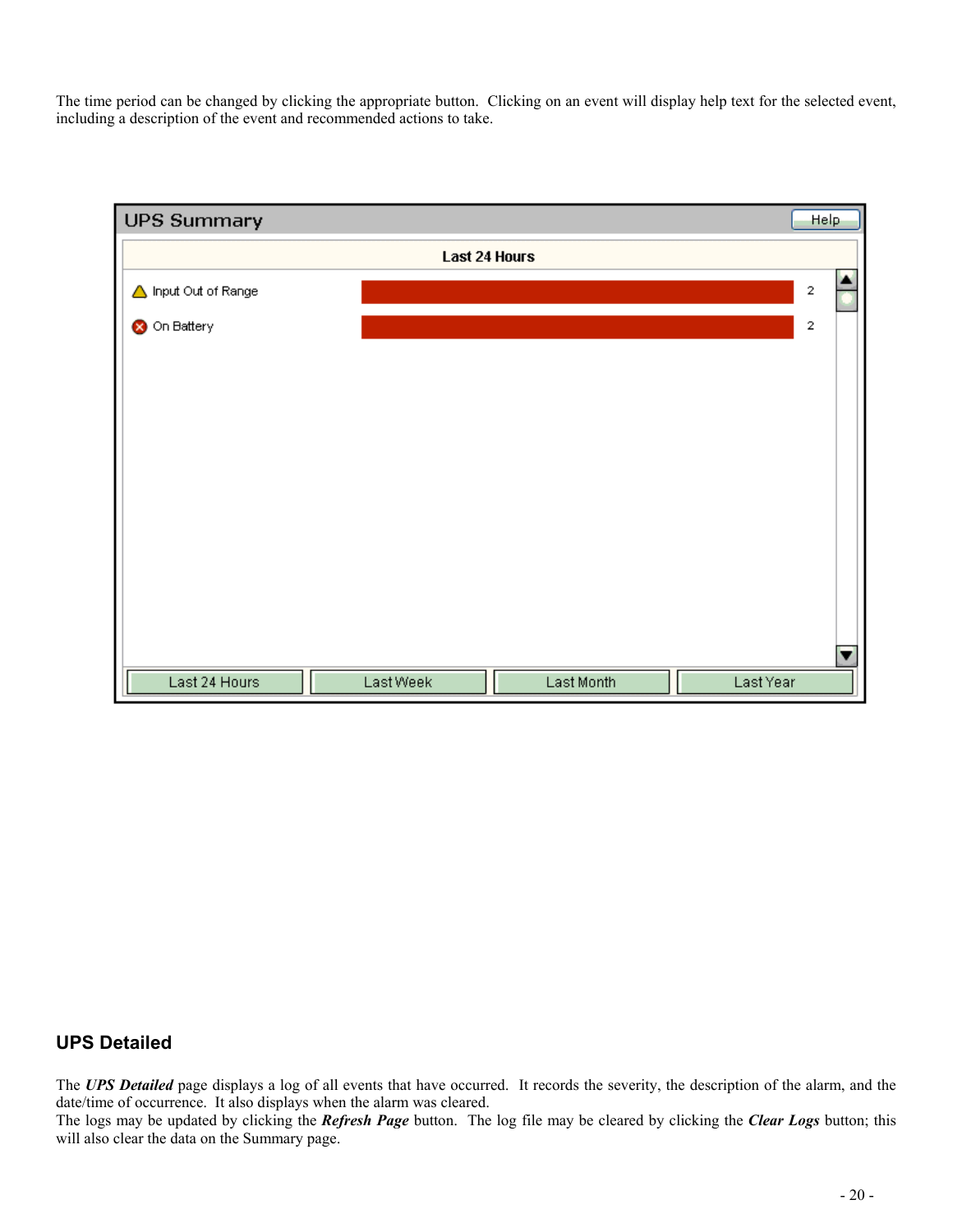| <b>UPS Detailed</b> |                                                                                                                               | <b>Help</b>            |
|---------------------|-------------------------------------------------------------------------------------------------------------------------------|------------------------|
| <b>Severity</b>     | <b>Description</b>                                                                                                            | Date / Time            |
|                     | Utility power has been restored.                                                                                              | March 25 2003 at 10:28 |
|                     | Input voltage is normal.                                                                                                      | March 25 2003 at 10:28 |
| €                   | The UPS is on battery.                                                                                                        | March 25 2003 at 10:27 |
|                     | Input voltage is out of range.                                                                                                | March 25 2003 at 10:27 |
|                     | Utility power has been restored.                                                                                              | March 25 2003 at 10:26 |
|                     | Input voltage is normal.                                                                                                      | March 25 2003 at 10:26 |
| Ø                   | The UPS is on battery,                                                                                                        | March 25 2003 at 10:26 |
|                     | Input voltage is out of range.                                                                                                | March 25 2003 at 10:26 |
|                     | Refresh Page<br>Clear Logs<br>Export Logs<br>Critical $\bigtriangleup$ Warning $\bigcirc$ Information $\bigcirc$ Cleared<br>⊗ |                        |

#### **UPS Data**

Tracks the different UPS Variables at a set interval.

| Help<br><b>UPS Logs</b>                                           |  |                      |                       |                        |                         |
|-------------------------------------------------------------------|--|----------------------|-----------------------|------------------------|-------------------------|
| Refresh Page<br>Save Settings<br>Clear Logs<br><b>Export Logs</b> |  |                      |                       |                        |                         |
| 5 min<br><b>M</b><br>Log Interval:                                |  |                      |                       |                        |                         |
| Date / Time                                                       |  | <b>Input Voltage</b> | <b>Output Voltage</b> | <b>Battery Voltage</b> | <b>Battery Capacity</b> |
| March 25 2003 at 13:20:10                                         |  | 117.0 V              | 118.0 V               | 13.5 V                 | 96 %                    |
| March 25 2003 at 13:15:08                                         |  | 118.0 V              | 118.0 V               | 13.5V                  | 96 %                    |
| March 25 2003 at 13:10:08                                         |  | 118.0 V              | 118.0 V               | 13.5 V                 | 96 %                    |
| March 25 2003 at 13:05:06                                         |  | 118.0 V              | 118.0 V               | 13.5V                  | 96 %                    |
| March 25 2003 at 13:00:07                                         |  | 118.0 V              | 117.0 V               | 13.5V                  | 96 %                    |

Choosing the *Export Logs button* from the *UPS Detailed Logs* screen and the *UPS Data Logs* screen will allow the export of the UPS data to a file for import into a database of the user's choice. The user will have the option to choose the following:

- Date Range
- Export format (comma-delimited or tab-delimited)
- Name of exported file
- Export to file on management server or to web page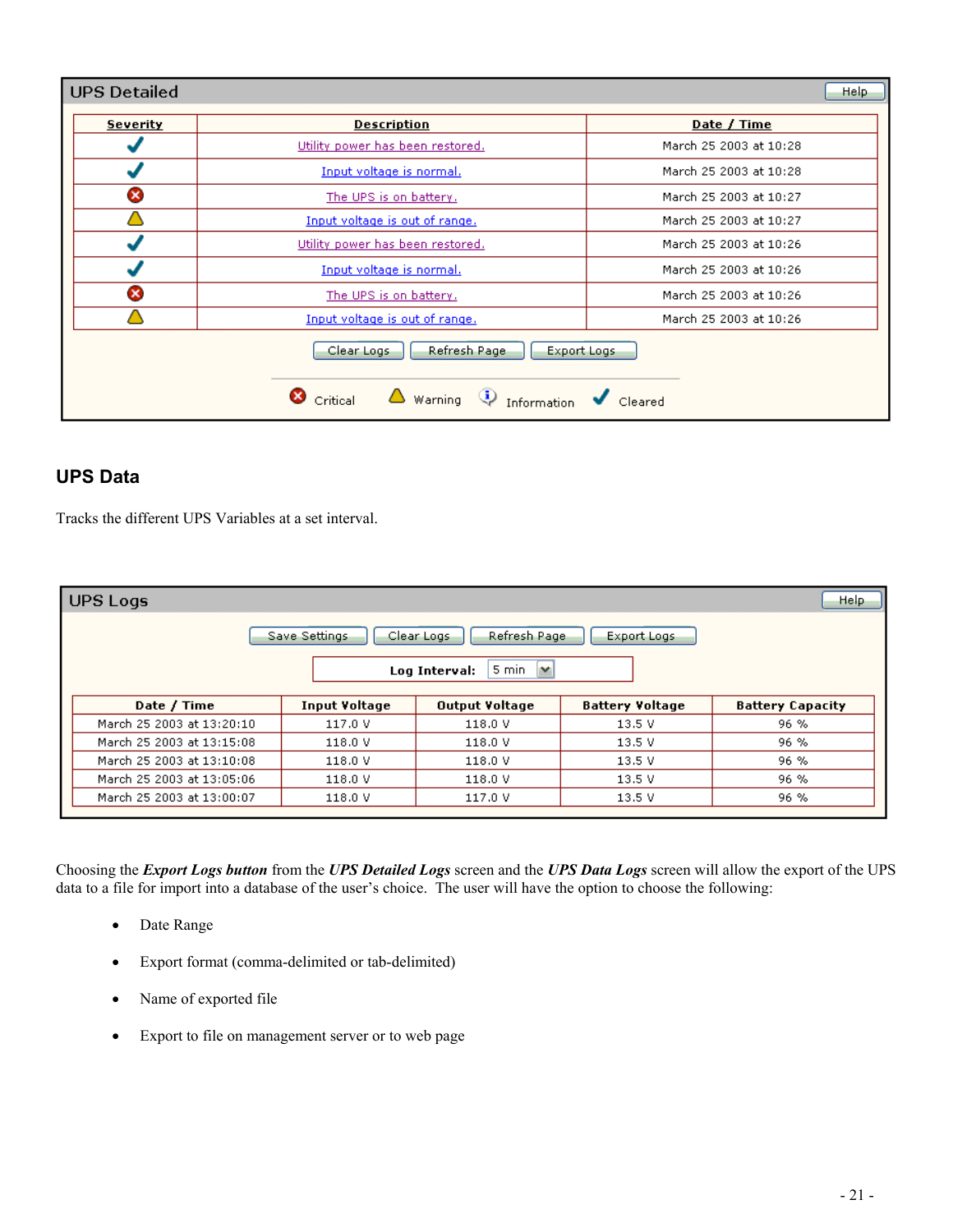| Data Log Export                  |                                                                                                       |  |
|----------------------------------|-------------------------------------------------------------------------------------------------------|--|
| Export data from                 | 里<br>飅<br>$t_0$<br>(Please select start and end dates with the provided calendars.)                   |  |
|                                  | Data Format: © Comma-Separated © Tab Delimited                                                        |  |
| $\odot$ Save to File<br>logs.txt | O Download Document<br>(Note: When saving to a file, the file will be saved to the Management Server) |  |
| Do Export                        | Help<br>Cancel                                                                                        |  |

## **Application**

Tracks user log-ins and any changed settings that have been made.

| <b>Application Logs</b><br><b>Help</b> |                   |                                           |                        |  |
|----------------------------------------|-------------------|-------------------------------------------|------------------------|--|
|                                        | User              | <b>Description</b>                        | Date / Time            |  |
|                                        | admin [127.0.0.1] | User Accounts Configuration Changed       | March 25 2003 at 12:58 |  |
|                                        | admin [127.0.0.1] | User Accounts Configuration Changed       | March 25 2003 at 12:58 |  |
|                                        | admin [127.0.0.1] | User logged in                            | March 25 2003 at 12:57 |  |
|                                        | admin [127.0.0.1] | Application Log cleared                   | March 25 2003 at 12:56 |  |
|                                        |                   | Refresh Page<br>Clear Logs<br>Export Logs |                        |  |

## **Remote Shutdown Agent**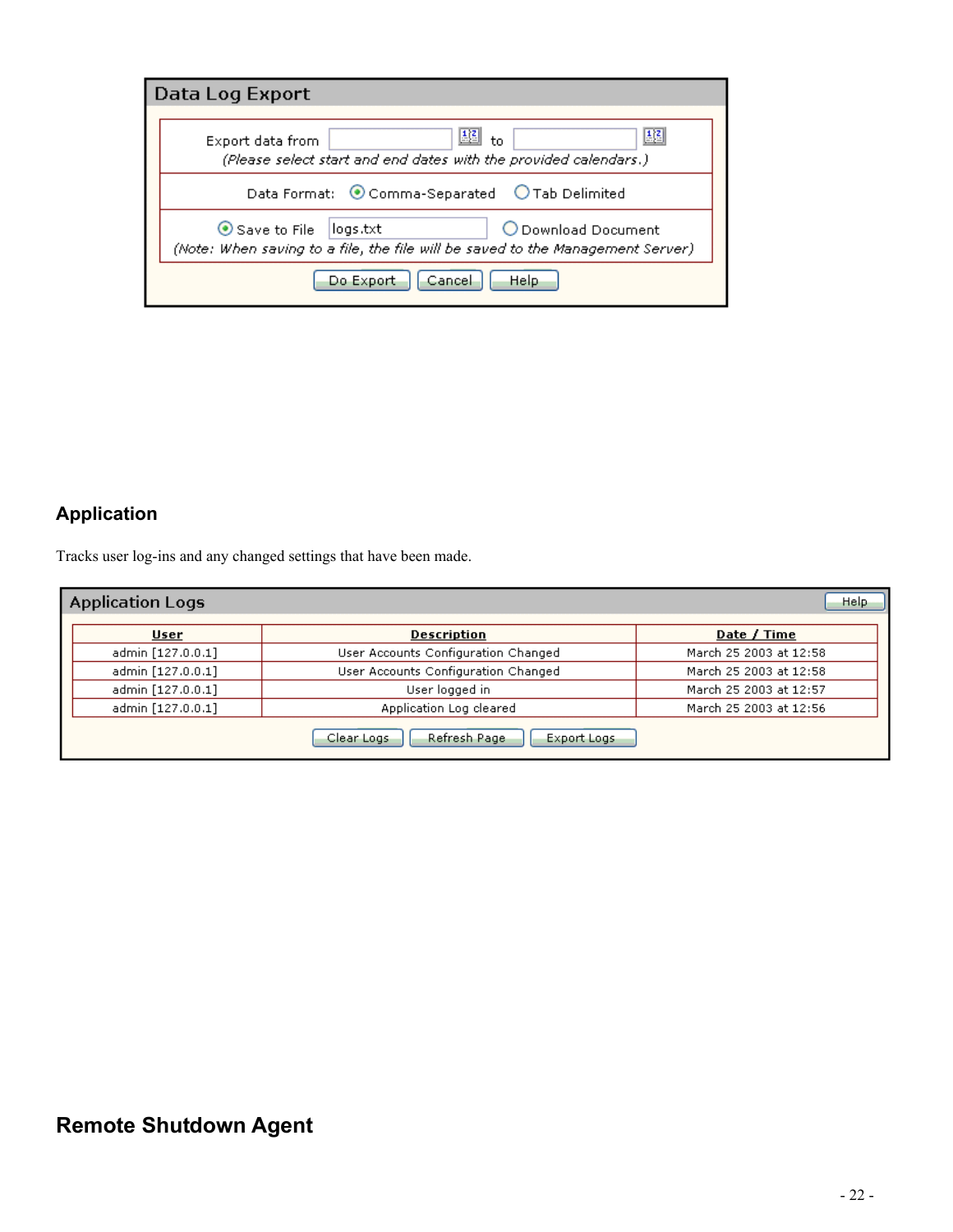#### NOTE: The remote client MUST be on the same network as the server/workstation hosting the Diamond Link 3.0 Server.

#### **Windows Client**

#### Installation

1. Insert the installation CD and select **Install Software** from the menu. If the autorun feature does not work, run **setup.exe** located in the **{***cdrom drive***}:\**\RemoteClient\Win32 folder on the installation CD.

NOTE: When using a Windows NT/2000/XP server, logon as the administrator to ensure that you have full read and write privileges.

- 2. The InstallShield Wizard will guide you through the installation process.
- 3. The default install location is recommended.

NOTE: This splash screen is only available during the install process. To change these settings after installation, you may edit the C:\Program Files\DiamondLink3.0\DiamondLink3.0Remote\DiamondLink3.0Remote.ini file.

The following is a description of the fields displayed on this page:

|           | Server Address       | DiamondLink 3.0 Server's IP address.                                                                                                                                                            |
|-----------|----------------------|-------------------------------------------------------------------------------------------------------------------------------------------------------------------------------------------------|
| $\bullet$ | Server Port          | The API port number of the DiamondLink 3.0 Server.                                                                                                                                              |
|           | Username             | The default is admin. This setting must coincide with the defined users list. (See User<br><i>Accounts</i> on page 4)                                                                           |
|           | Password             | The default is admin. This setting must coincide with the defined DiamondLink 3.0<br>passwords list. (See <i>User Accounts</i> on page 4)                                                       |
|           | On Battery Shutdown  | The amount of time in seconds, after the event occurs, before the Remote Client will be<br>shutdown. If the event is removed before the delay time is reached, the action will be<br>cancelled. |
|           | Low Battery Shutdown | The amount of time in seconds, after the event occurs, before the Remote Client will be<br>shutdown.                                                                                            |

NOTE: All Remote clients need to be configured to shutdown before the DiamondLink 3.0 Server.

#### **Starting Remote DiamondLink 3.0 Services**

If, at the end of the installation, you selected to start **DiamondLink 3.0**, then **DiamondLink 3.0** should be running. If not, to start, perform the following steps:

- Windows 98/ME
	- 1. Click the Windows **Start** button and select **Programs/Diamond Link/Diamond Link Remote.**
	- 2. Diamond Link Remote is a hidden service and may only be seen by pressing **Ctrl-Alt-Delete**.
- Windows NT/2000/XP
	- 1. Start the Windows *Services* application.
	- 2. From the Windows *Start Menu*, select the *Settings* menu, and then select the *Control Panel* menu*.*
	- 3. Select the *Administrative Tools* folder, and then select the *Services* application.
	- 4. Locate the DiamondLink 3.0 Remote service in the services list.
	- *5.* Right click DiamondLink 3.0 Remote and select *Start* from the popup menu.

#### **Novell Netware Client**

Installation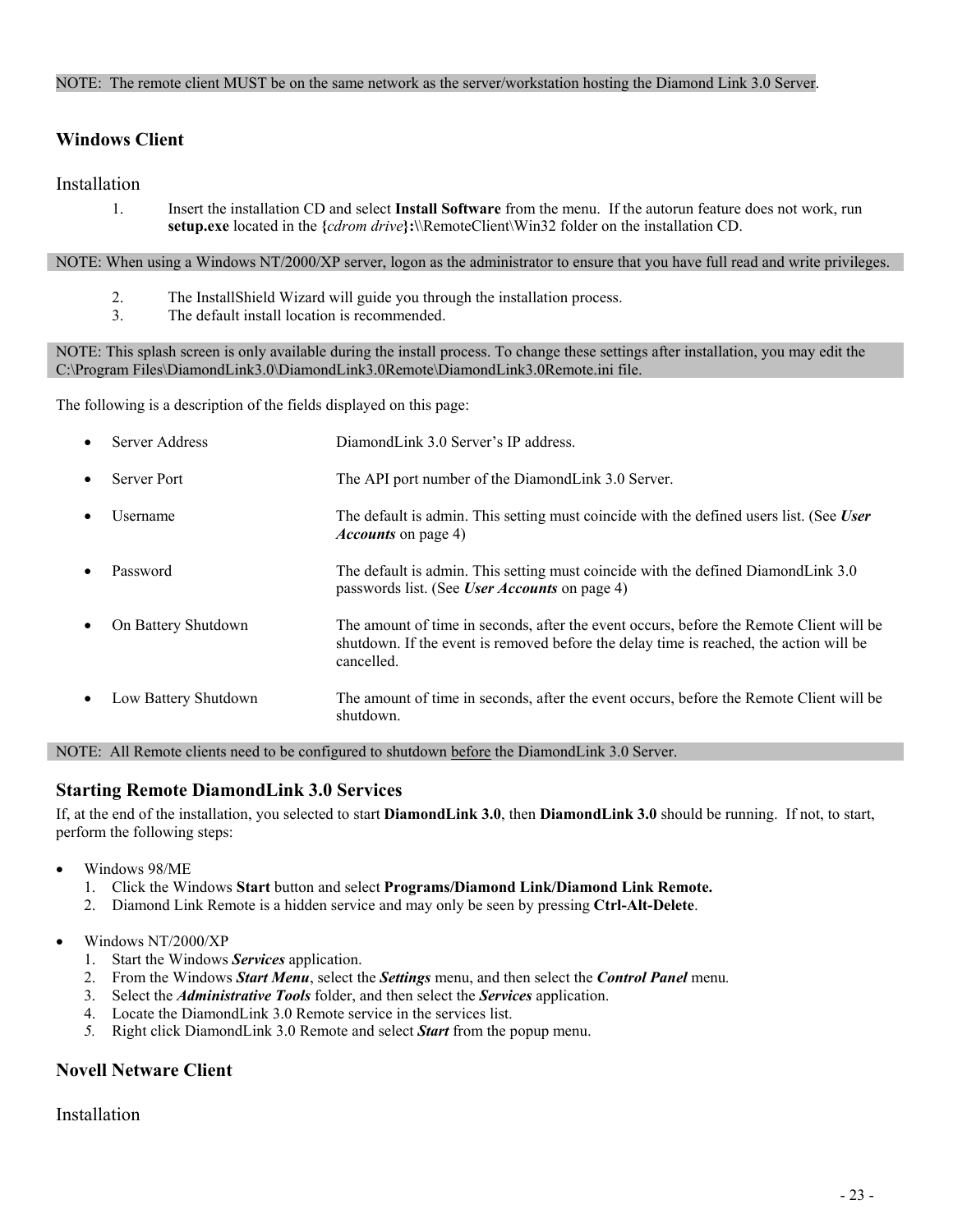- 1. The DiamondLink 3.0 Remote must be installed from a Windows client computer. This should be done in exactly the same manner as the DiamondLink 3.0 Server installation.
- 2. Insert the installation CD and select **Install Software** from the menu. If the autorun feature does not work, run **setup.exe** located in the **{***cdrom drive***}:\**\RemoteClient\Netware folder on the installation CD.
- 3. The InstallShield Wizard will guide you through the installation process.
- 4. When prompted for the DiamondLink 3.0 installation folder, select a drive letter mapped to the SYS volume of your Novell server and enter a new folder name, a maximum of 8 characters may be used, where the software will be installed. (For example, **F:\DiamondLink 3.0**.)
- 5. Specify the desired setting for the remote client.

NOTE: This splash screen is only available during the install process. To change these settings after installation, you may edit the InstallFolder\DiamondLinkRemote\DiamondLinkRemote.ini file.

The following is a description of the fields displayed on this page:

|           | Server Address       | The DiamondLink 3.0 Server's IP address.                                                                                                                                                        |
|-----------|----------------------|-------------------------------------------------------------------------------------------------------------------------------------------------------------------------------------------------|
| $\bullet$ | Server Port          | The API port number of the DiamondLink 3.0 Server.                                                                                                                                              |
|           | Username             | The default is admin. This setting must coincide with the defined users list. (See User<br><i>Accounts</i> on page 4)                                                                           |
|           | Password             | The default is admin. This setting must coincide with the defined passwords list. (See<br><i>User Accounts</i> on page 4)                                                                       |
|           | On Battery Shutdown  | The amount of time in seconds, after the event occurs, before the Remote Client will be<br>shutdown. If the event is removed before the delay time is reached, the action will be<br>cancelled. |
|           | Low Battery Shutdown | The amount of time in seconds, after the event occurs, before the Remote Client will be<br>shutdown.                                                                                            |

NOTE: All Remote clients need to be configured to shutdown before the DiamondLink 3.0 Server.

#### **Starting Remote DiamondLink 3.0 Services**

From the Novell server, start **DiamondLink 3.0** Remote by entering the following commands at the console prompt: (NOTE: replace *InstallFolder* with the folder name entered in step 4)

#### LOAD SYS:*InstallFolder*\**??**REMOTE\**??**REMOTE.NLM

The remote client should now be executing on the Novell Netware server. Within a few minutes, you should see the following messages on the display:

#### **Connecting to Server... Successfully connected.**

Remote is now running.

#### **Unix Client**

#### Installation

- 1. You must be logged in to the server as root to ensure that you have full read and write privileges.
- Auto Install: Insert the **DiamondLink 3.0** Installation CD into the drive. Mount the CD-ROM drive. Execute the **install** script located in the \RemoteClient\Unix folder on the installation CD.

KNOWN ISSUE: The KDE desktop environment running with the Konqueror web browser does NOT work properly with install scripts. For this setup, please use the Manual Install listed below.